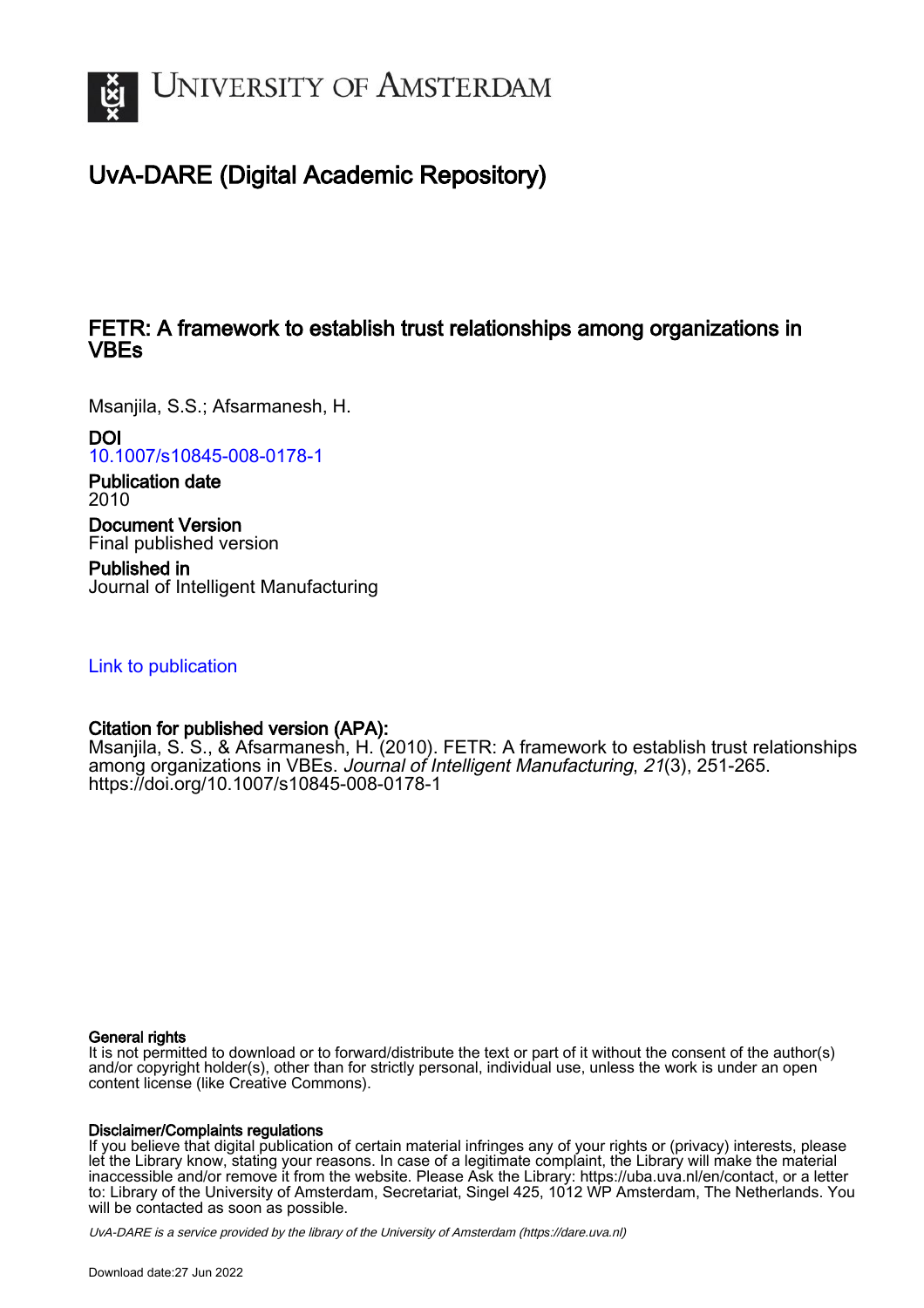# **FETR: a framework to establish trust relationships among organizations in VBEs**

**Simon Samwel Msanjila · Hamideh Afsarmanesh**

Received: 2 September 2008 / Accepted: 2 September 2008 / Published online: 13 November 2008 © The Author(s) 2008. This article is published with open access at Springerlink.com

**Abstract** Organizations compete in acquiring competitive resources, knowledge, and competencies. In the past, organizations applied the acquired resources, knowledge and competencies to gain superiority and thus outperform others in getting customers and brokering opportunities. In this manner, the superior organizations forced the inferior organizations outside the market. However, in the current market, when an opportunity is brokered, organizations need to collaborate, more than competing, by sharing the acquired resources, knowledge, and competencies to respond to the opportunity which none of them could handle otherwise. This means organizational strategies must now adapt to the notion of collaboration with others. One important organizational strategy necessary in virtual organizations breeding environments (VBE) is focused on the organizational preparedness that is required to enhance chances of participating in virtual organizations (VOs). A crucial aspect of preparedness is the establishment of trust relationships with other member organizations to smoothen the sharing of resources, knowledge, and competence, and in turn facilitate the organizations' collaboration. In this paper we present the **FETR**: A **F**ramework to **E**stablish **T**rust **R**elationships among organizations in VBEs. We also present and analyze risks that can emerge and thus hamper the established relationships among organizations. We also present the promotion of trust relationships among organizations.

**Keywords** Inter-organizational trust · Trust relationship between organizations · Rational trust analysis · Trust

S. S. Msanjila (B) · H. Afsarmanesh University of Amsterdam, Amsterdam, The Netherlands e-mail: msanjila@science.uva.nl

H. Afsarmanesh e-mail: hamideh@science.uva.nl Management system · Virtual organizations breeding environments · Virtual organization

## **Introduction**

There is no consensus yet in the literature on the definition of trust and what constitutes the management of trust among different entities. Researchers have recognized its importance in smoothing interactions and co-working among individuals as well as organizations. They have differently perceived trust and applied for dissimilar purposes which in turn have made it difficult to achieve common understanding among them.

The word "trust" as used daily by individuals refers to the opinion of somebody about another. It does not only reflect an estimation of another's intention but also of the competencies, namely capabilities, capacities, etc. of others that are typically considered in order to establish trust relationships with other people. [Gambetta](#page-14-0) [\(1988\)](#page-14-0) provided a definition of trust, which has been widely used, "*as the subjective probability by which an individual "A" expects another individual "B" to perform a given action on which A's welfare depends"*.

This paper addresses inter-organizational trust in VBEs as an enabler for efficiently managing it as well as creating VOs constituting its members as potential partners. In this paper we apply the following definitions of VO and VBE.

*A VO is an association of (legally) independent organizations (VO partners) that come together and share resources and skills to achieve a common goal, such as acquiring and executing a market/society opportunity [\(Camarinha-Matos and Afsarmanesh 2006\)](#page-14-1).*

*A VBE is defined as an alliance of organizations (VBE members) and related supporting institutions, adhering*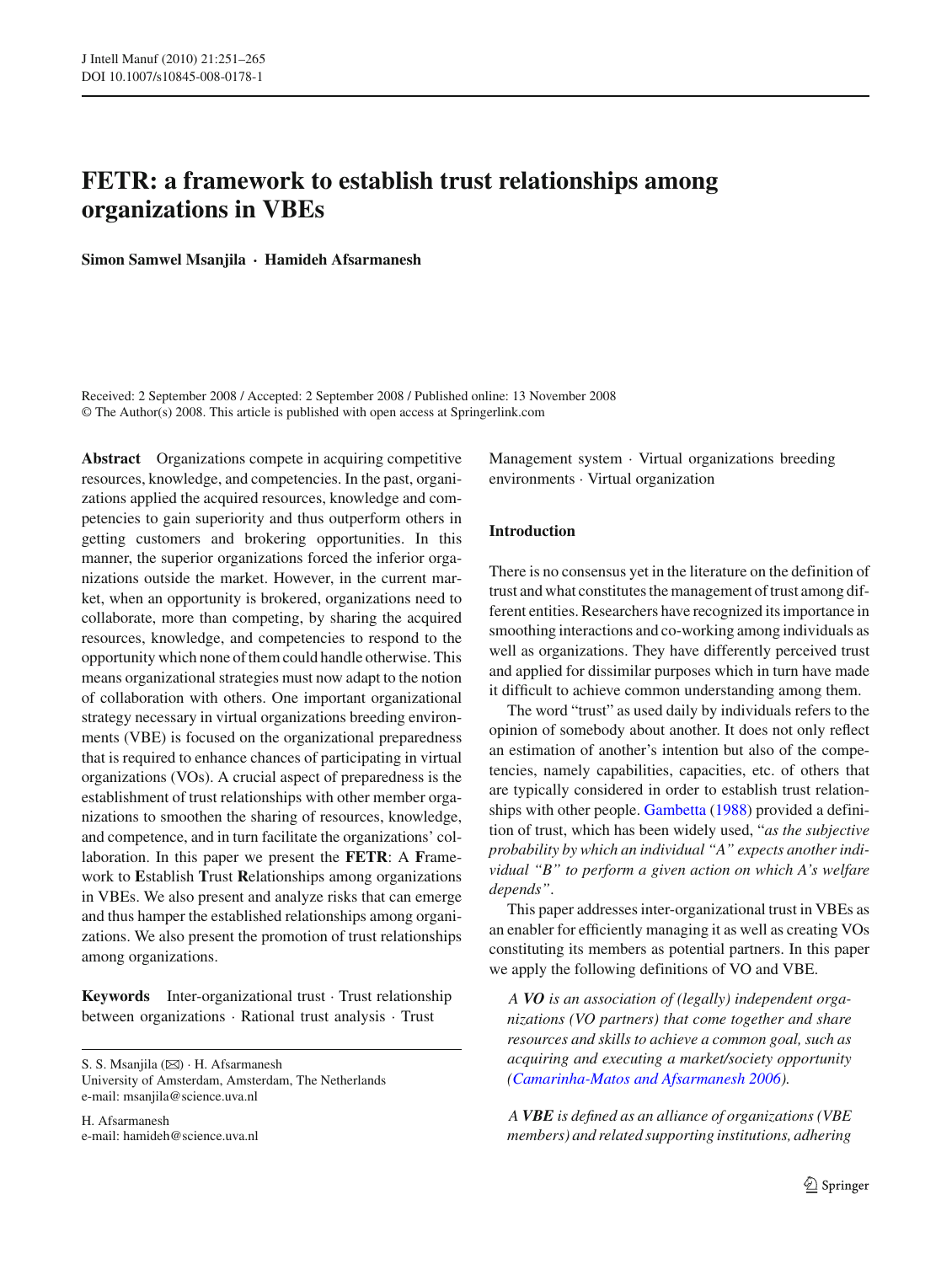*to a base long term cooperation agreement, and adopting common operating principles and infrastructures, with the main goal of increasing both their chances and preparedness towards collaboration in potential VOs [\(Afsarmanesh and Camarinha-Matos 2005\)](#page-14-2).*

In VBE environments, the subject of trust relationships shall be addressed considering organizations as the smallest unit and not the people, and specifically addressing three kinds of organizations, including: the VBE member organizations, the external stakeholder organizations, and the VBE administration organization. Therefore, while this work can benefit from the general past research on trust relationships among individuals, their res[ults cannot be directly applied here \(](#page-14-3)Msanjila and Afsarmanesh [2007d\)](#page-14-3).

Trust among organizations in VBEs is a complex subject, which must be addressed considering "its interdisciplinarity of areas as well as the heterogeneity and contradictions of interests and goals" among the involved organizations [\(Msanjila and Afsarmanesh 2007b](#page-14-4)). In our research on trust *the identification and tuning of trust elements, the modeling of trust relationships, the assessment of trust level, and the establishment and promotion of trust relationship* constitute the main focus on the management of trust among organizations in VBEs [\(Msanjila and Afsarmanesh 2007d\)](#page-14-3). These specific topics are addressed regarding the establishment of trust relationships: (1) among the VBE member organizations, (2) between the VBE member organizations and the VBE administration organization, and (3) between the external organizations and the VBE. In [Msanjila and Afsarmanesh](#page-14-5) [\(2007c\)](#page-14-5) we addressed the identification of trust elements for organizations, in [Msanjila and Afsarmanesh](#page-14-4) [\(2007b\)](#page-14-4) we addressed the modeling of trust relationships among organizations, and in [Msanjila and Afsarmanesh](#page-14-6) [\(2007a](#page-14-6)) we addressed the assessment of trust level of organizations. This paper proposes the FETR framework for guiding the establishment of trust relationships among organizations in VBEs.

#### Problem area and research domain

Trust is defined differently in different disciplines and research. Among others, the three following definitions are dominant:

- *Trust is the willingness of a trustor to be vulnerable to the actions of another party based on the expectations that the trustee will perform a particular action important to the trustor irrespective of the ability to monitor or control the trustee [\(Mayer et al. 1995\)](#page-14-7).*
- *Trust is the belief in the competency of an entity to act dependably, securely and reliably within a specified context [\(Grandison and Sloman 2000](#page-14-8)).*

• *Trust is a psychological condition comprising the trustor's intention to accept vulnerability based upon expectation of trustee's intentions and behavior [\(Rousseau et al.](#page-15-0) [1998](#page-15-0)).*

The diversity among these definitions makes it difficult to properly characterize trust and its concepts. There are many theories on trust, some of which diverge from each other only in their identification of the grounds on which they are based [\(Rousseau et al. 1998\)](#page-15-0). Despite the difficulties in solidifying the definition of trust, in practice, trust is a base for collaboration among individuals as well as among organizations. Research addressing the subject of collaboration among organizations had reported that the effectiveness of VBE operation depends on the right balance of trust level among organizations [\(Msanjila and Afsarmanesh 2007b](#page-14-4)).

Traditionally, trust has been practiced and applied as a subjective phenomenon and thus its evaluation has been opinionbased. However, trust among organizations is the base for any collaborative transaction in which they get involved. Thus specifically for SMEs (Small and Medium Enterprises), their survivability may depend on getting involved in such collaborations. Traditionally, trust among organizations was only established *"bi-laterally"* and subjectively based on reputation and recommendation from others. In large networks such as VBEs however, applying traditional approaches for creating bilateral trust among organizations in VBEs is difficult, mostly due to the following reasons:

- It is hardly feasible for a trustor organization to collect reputation data or peers' opinions about the trustworthiness of a trustee organization, with whom it had never interacted before.
- It is hardly feasible to (rationally) reason on the trustworthiness of organizations based on subjective data.

Therefore, subjective trust (opinion-based) is too risky and rational trust (fact-based) is required to be created among organizations to facilitate goal oriented collaborations. To support the creation of trust among organizations, a rational (fact-based) approach proposed in our previous work [\(Msanjila and Afsarmanesh 2007a](#page-14-6), [c\)](#page-14-5) is adopted in this paper. In this approach, we suggest applying formal mechanisms to assess the trust level of organizations. These mechanisms are formulated applying trust criteria for organizations taking into consideration the need of rational data, such as the past performance, the achieved results, etc. With this approach an organization can trust others rationally and based on facts about their trust level. Therefore, trust level of organizations is properly assessed through their trust criteria and can be supported by some rational reasoning based on the mathematical equations. With this approach the VBE administrator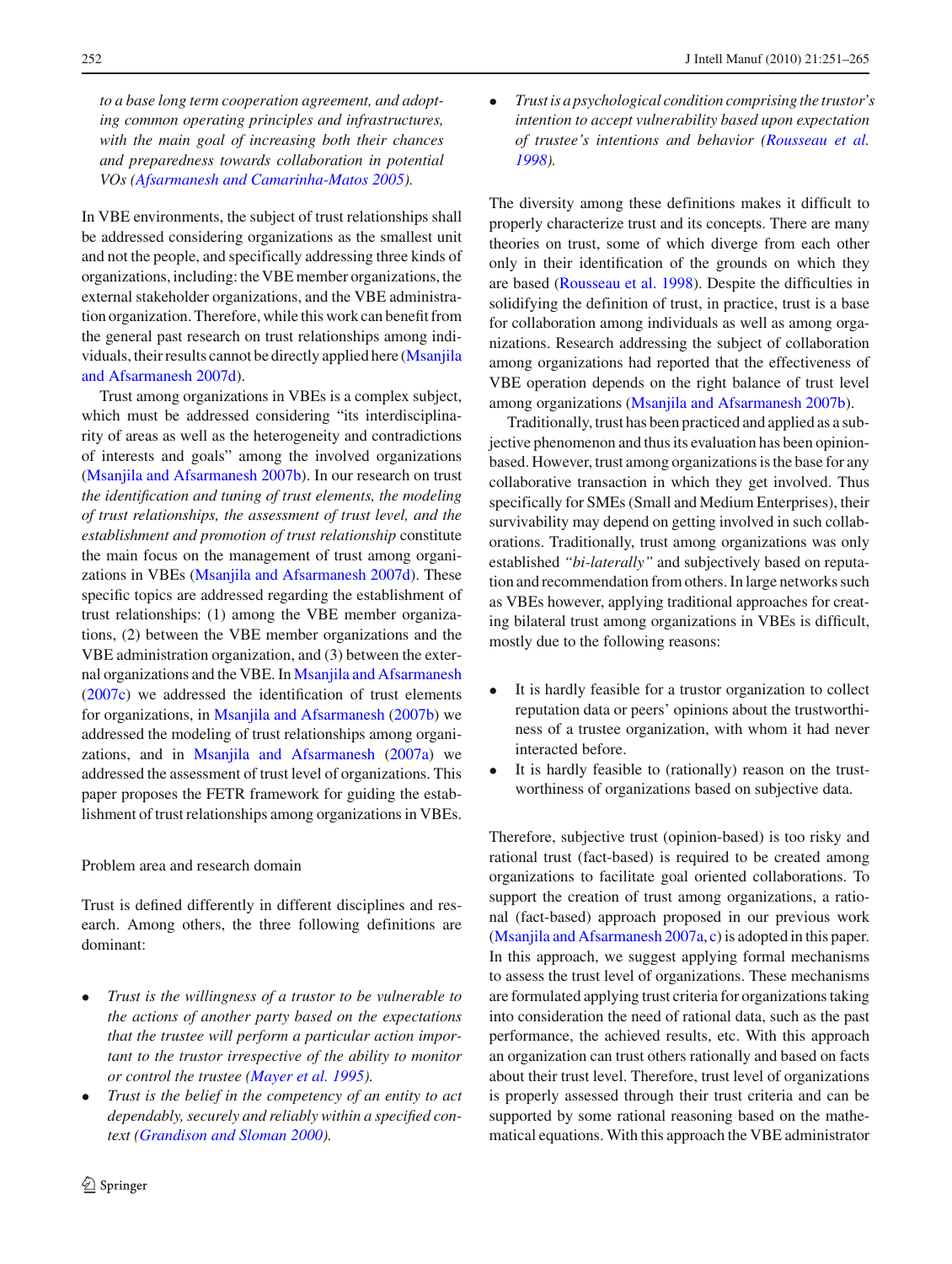can assess the trust level of trustee organizations and provide it to the trustor organization when requested. In this paper we apply the following definition of trust among organizations.

*Trust among organizations, as it is applied in VBEs, is defined as the objective-specific confidence of a trustor to a trustee based on the results of fact-based assessment [of](#page-14-5) [trust](#page-14-5) [level](#page-14-5) [of](#page-14-5) [the](#page-14-5) [trustee](#page-14-5) [\(](#page-14-5)Msanjila and Afsarmanesh [2007c](#page-14-5)).*

Therefore, objective based trust creation refers to the process of creating trust among organizations based on the results of the fact-based assessment of their trust levels. Only measurable or numeric data are applied to the assessment and the resulted trust levels can be supported with some formal reasoning applied during the assessment of trust level, which in turn enhances the reasoning of the established trust relationships [\(Msanjila and Afsarmanesh 2007a](#page-14-6)).

The remaining part of this paper is organized as follows: Section "Antecedents and importance of trust in VBEs" provides the definitions of base concepts. Section "Definitions of main concepts" describes the problem area and presents research questions. Section "Research Questions" addresses the antecedents and importance of trust. Section "Establishing trust relationships" addresses the establishment of trust relationships among organizations. Section "Types of validity evidences for trust-related data" addresses the importance of validity of information. Section "Promoting trust relationships among organizations" presents proposed approaches for promoting trust relationships in the VBE. Section "Risks in VBEs versus trust relationships between organizations" discusses the tradeoffs between risks in the VBE and trust relationships among the member organizations. Section "Conclusion" concludes the paper.

#### **Antecedents and importance of trust in VBEs**

In this section we address the antecedents and importance of trust relationships among organizations in VBEs. We first address the antecedents.

### Antecedents of establishing trust relationships among organizations

Trust antecedents are cardinal elements that may have a positive or negative impact on the effectiveness of the established trust relationships among organizations. Three trust antecedents are identified for organizations in this article, namely *shared values, previous interactions*, and *practiced behaviors*.

*Shared values* occur when the trustor organization and the trustee organization have a common understanding on important issues that might influence the creation of trust towards each other, such as missions, goals, policies and interpretations of right or wrong [\(Morgan and Hunt 1994](#page-14-9)). Shared values can range from business objectives to internal management processes and approaches. In business environments, it is more difficult to have shared values between two competing organizations than between two organizations that are complementing each other [\(Cosimano 2004](#page-14-10)). Typically, when two organizations have a common understanding they both feel secure in the knowledge that there will be no unexpected results during the cooperation/collaboration. It is therefore easier to establish a trust relationship under such conditions. As an aspect of preparedness, the VBE must ensure that member organizations have a certain amount of shared values.

*Previous (fruitful) interactions* between the trustor organization and the trustee organization—either directly or indirectly (through other intermediate organizations)—enhance the effectiveness of the established trust relationships. The interactions can be formal as well as informal, such as the formal exchange of meaningful information or the informal acquisition of updates. Interactions can also involve individuals who work within the two organizations. Even though there may be no existing business interactions, the existence of previous interactions will enable the establishment of the trust relationship to be smoothened.

*Practiced (moral and/or ethical) behaviours* basically refer to the opposition of *opportunistic behaviour*. Opportunistic behaviour means taking immediate advantage—often unethically—of any circumstance that may generate possible benefit. Opportunistic behaviour in competitive markets seems natural because the focus of organizations in such environments is on the acquisition of customers, without regard for long-term relationships with other organizations. In collaborative networks, however, organizations must cooperate in order to serve the same customers. Opportunistic behaviour has a negative impact on the effectiveness of trust relationships. It derives from transaction cost literature and is defined as *self-interest seeking with guile* [\(Mukherjee 2003](#page-15-1)). Here we refer to opportunistic behaviour as *ungentle action taken by VBE member organizations for the purpose of benefiting themselves unethically more than others (e.g. quitting the collaboration once they have made a gain, or when they expect the risks of the collaboration to be a threat)*.

Importance of establishing trust relationships among organizations

The stability of a VBE requires a delicate balance of levels of trust in various specific trust relationships between the organizations involved. VBEs are characterized as multiactor environments, in which each actor has autonomy, interests, and goals that might contradict those of others. The interdisciplinary and heterogeneity nature of several aspects,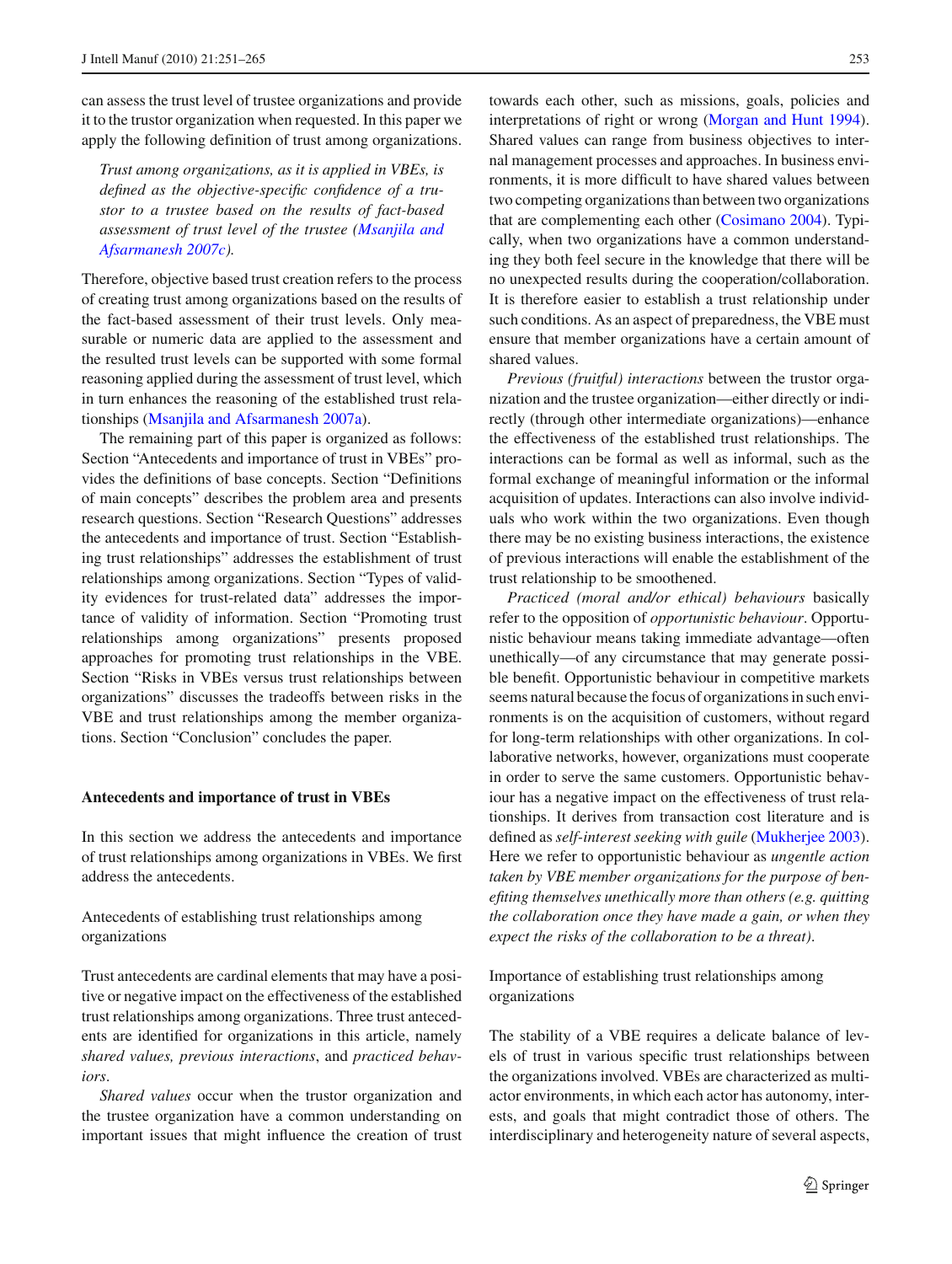such as business domains and technologies, are some issues that increase the complexity of creating trust between organizations in VBEs. A catalyser for the enhancement of cooperation between member organizations in VBEs is the establishment of trust relationships, which is why past research states that trust is the most salient factor for cooperation n[etworks in achieving network objectives \(](#page-14-9)Morgan and Hunt [1994\)](#page-14-9). Trust relationships between organizations are more important for industry-based VBEs that operate under pressure from the global economy, the increasing value of information, and the mounting uncertainties surrounding their businesses. Several advantages can be gained once trust relationships between member organizations have been properly established and managed in the VBE. A number of these are mentioned below.

- $\Diamond$  Motivating member organizations to accept responsibilities in case of uncertain or incomplete information.
- $\Diamond$  Facilitating the achievement of common goals by encouraging information exchange, knowledge sharing, tools sharing, and so forth, between member organizations.
- $\Diamond$  Encouraging member organizations to avoid opportunistic behaviour during collaboration.
- $\Diamond$  Easing the process of creating and launching VOs by smoothing the partner selection processes.
- $\Diamond$  Accelerating the contract negotiation process between selected VO partners.
- $\Diamond$  Creating a competitive advantage by facilitating the reduction of governance internalization (acquisitions), and transaction costs.
- $\Diamond$ Enabling open communication and reducing conflicts.

#### **Definitions of main concepts**

This section presents the definitions of the base concepts applied in this paper as follows.

*Trust actors*: Refer to the two organization parties involved in a specific trust relationship. The first party is the organization that needs to assess the trustworthiness of another and is referred to as the trustor. The second party is the organization that needs to be trusted, and thus its trust level will be assessed and is referred to as the trustee.

*Trust elements*: Refers to the hierarchical-related elements from abstract (non measurable) ones which represent the root node to the measurable ones which represent lowest child nodes that together characterize both trust and trust relationships, and form the base for deciding about the data needed for the assessment of trust level of organizations. Trust elements hierarchically include: trust objectives, trust perspectives, trust requirements and trust criteria.

*Trust objective*: Refers to the purpose for which the trust relationship establishment among the involved organizations is required. Examples of trust objectives include the following: for inviting an organization to join a VO, for appointing or selecting an organization as the VO coordinator, etc.

*Trust perspective*: Represents the specific "point of view" of the trustor on the main aspects that must be considered for assessing [the trust level of the trustee. In](#page-14-5) Msanjila and Afsarmanesh [\(2007c](#page-14-5)) we presented five general trust perspectives for organizations namely: *Technological perspective, Social perspective, Managerial perspective, Economical perspective, and Structural perspective*.

*Trust requirement*: Represents the essentials (cardinals) that characterize and guide on how the respective trust perspective can be realized. Thus, trust requirements are the fundamental cardinals that guide or suggest what must be met in order for the respective trust perspective to be realized. For instance, "financial stability" is an example requirement that must be met to support the economical perspective; similarly "compliance with community standards" is a requirement for the social perspective, etc.

*Trust criteria*: represent the measurable trust elements that characterize a respective trust requirement. Therefore, for each organization, the values of its trust criteria (related to a requirement) can be used to make a rational (fact-based) judgment on whether the respective requirement is met. Each trust criteria constitutes a value structure that defines the acceptable structure for its data, such as scalars, vectors, arrays, list of strings, etc. Furthermore, the value structure defines the metric that is applied to scale the specified data. The only source of data for trust criteria is the respective trustee organization. Therefore in each VBE, member organizations shall submit data related to their trust criteria, and keep them up-to-date. Data related to trust criteria of organizations will be used in the VBE for different purposes related to trust management. However, access to these data is limited only to the VBE administration. A list of trust criteria identified in our research is presented in [Msanjila and Afsarmanesh](#page-14-5) [\(2007c](#page-14-5)).

*Known factors*: represent a set of domain/application dependent factors that indirectly influence the outcome of measurements of trust level for the involved organizations. Each domain/application, such as business, manufacturing medical, etc. is affected by both VBE's internal factors (e.g. the minimum wage per hour for all organization within the VBE), as well as the VBE's external factors about environment/market/society considering the VBEs scope both geographical and area wise, for example: (1) some pre-existing regulations or standards (e.g. regional tax subsidies in a given market), (2) an environment's norm and practice (e.g. minimum number of competencies required for each organization to become a VBE member), or (3) the current state of the market/society (e.g. regional availability of raw material or a market consumption capacity of products/services), etc. These factors indirectly influence the trust level assessment by internally influencing the behavior of trust criteria.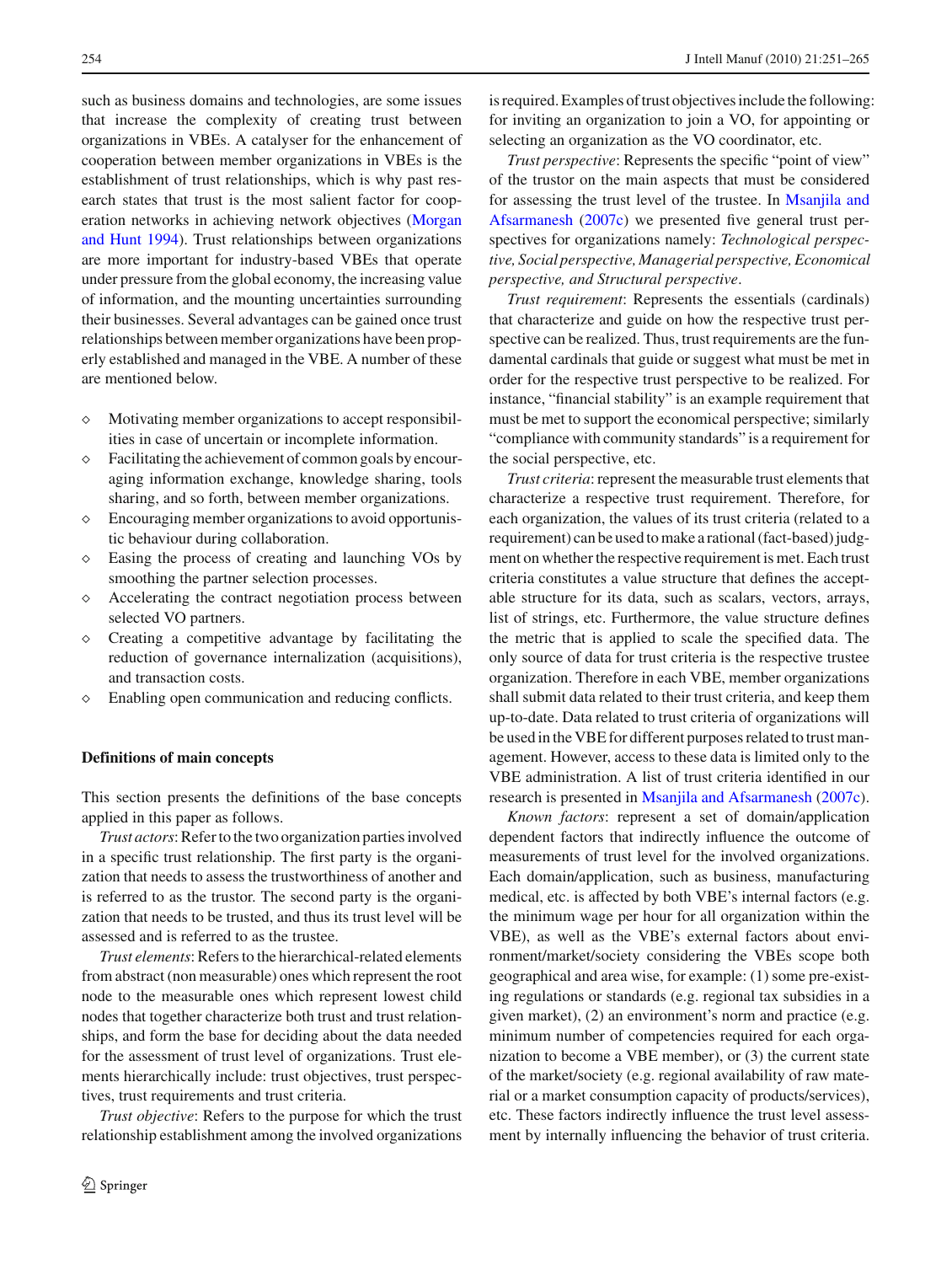For each VBE, its known factors are identified during the customization of the generic trust management system to the specific domain/application of the VBE. Thus, the main source of data for the known factors is the VBE administration itself that knows about both its internal and external environments. The data about known factors should also be kept up-to-date by the VBE administration.

*Intermediate factors*: represent the factors that play the intermediary role in relating known factors to the trust criteria. In principle, both trust criteria and known factors do influence each other. Their influences are twofold, consisting of the: causal influences and impact influences. However, these influences are not direct, rather through some intermediate factors. [By applying the HICI approach \(](#page-14-5)Msanjila and Afsarmanesh [2007c\)](#page-14-5) the analysis of causal influences among the trust criteria and known factors can be performed and represented diagrammatically in a so called causal diagram. Based on the results of causal analysis, these influence relations are used for derivation of mathematical equations that formally relate the trust criteria and known factors through specific intermediate factors. These equations are further used to calculate the values for each intermediate factor in relation to every organization, thus acting as partial trust level assessment means for the organization. Therefore, unlike the trust criteria and known factors for which the data is respectively assigned by the organization and the VBE administration, intermediate factors must be calculated through these equations. Namely, if needed, the only way that the value of an intermediate factor can be improved is either through the changes in the values of the organizational trust criteria, or changes in the known factors decided internal to the VBE, since these are the only controllable factors that influence it. For example, consider the intermediate factor "organizational expenditure" which is influenced by the two trust criteria of: size (from structural perspective) of an organization—number of employees, and the operational costs (from economical perspective), as well as by the known factor: minimum wage of employees acceptable at the VBE. Changing the expenditure of an organization can be achieved by changing the values of the three above stated elements.

*Trust level*: Refers to the intensity level of trust for a trustee in a trust relationship, based on the assessment of values for a set of necessary trust criteria. Clearly enough, the criteria for the trust level assessment of organizations are varied and wide in spectrum depending on the purpose (e.g. depending on the requirements, the perspective, and the objective of trust establishment). When trust level is assessed for a certain specific purpose, such as for inviting a member to a VO, and the assessment is based on specific trust criteria for that the purpose, we call the results, specific trustworthiness of the trustee.

*Trust relationship*: A relationship is a state of connectedness among people or organizations or is a state involving mutual dealing among parties. Trust relationship refers to the state of connectedness between a trustor and a trustee whose intensity is characterized and based on the fact-based assessment of trust level.

#### **Research questions**

The importance of trust relationships among collaborating or cooperating organizations is addressed in Section "Importance of establishing trust relationships among organizations". In order to realize inter-organizational trust in VBEs and thus benefit from these advantages a number of open research questions must be properly addressed. The following three research questions are addressed in this article:

*1. Can trustworthiness (trust level) of an organization be measured? How complex is trustworthiness? Does it have a quantitative value, and if so, what is the metric? Furthermore, is it one number or a set of numbers? If not quantitative, then is it a qualitative value, such as good/bad, high/ low?*

In [Msanjila and Afsarmanesh](#page-14-6) [\(2007a\)](#page-14-6), we presented an approach for measuring trust level of organizations in terms of values of a set of trust-related criteria. We argued that trustworthiness is complex and can neither be measured with a single value nor interpreted with a single metric. The levels upon which the data about certain trust criteria in an organization meet the specified ratings represent its trust level. Our suggested approach is based on the use of mathematical equations in designing mechanisms for assessing trust level of organizations. The mathematical equations are formulated applying the results of analysis of causal influences among trust criteria, known factors, and intermediate factors. The derivation of these equations is beyond the scope of this paper but th[e](#page-14-6) [topic](#page-14-6) [is](#page-14-6) [properly](#page-14-6) [addressed](#page-14-6) [in](#page-14-6) Msanjila and Afsarmanesh [\(2007a](#page-14-6)). In brief the mechanisms developed for TrustMan system implement three forms of equations. The first form of equation is applied to calculate the final comparative scores of the trust level for organizations. This equation is represented as the average of weighted scores for all trust perspectives achieved by the organization (Eq. 1). *In all the three equations below TL represents trust level, S represents score, perrepresents trust perspective, IF represents intermediate factor, W represents weight, and Avg represents average*

$$
TL = Avg[(W_{Tech} * S_{Tech}), (W_{Soc} * S_{Soc}), (W_{Str} * S_{Str}),
$$
  

$$
(W_{Man} * S_{Man}), (W_{Eco} * S_{Eco})]
$$
 (1)

The score for each trust perspective is calculated as weighted average of score for all intermediate factors as shown in Eq. 2 which represents the second form.

$$
S_{per} = \frac{1}{n} \sum_{i}^{n} W_{IF_i} * S_{IF_i}
$$
 (2)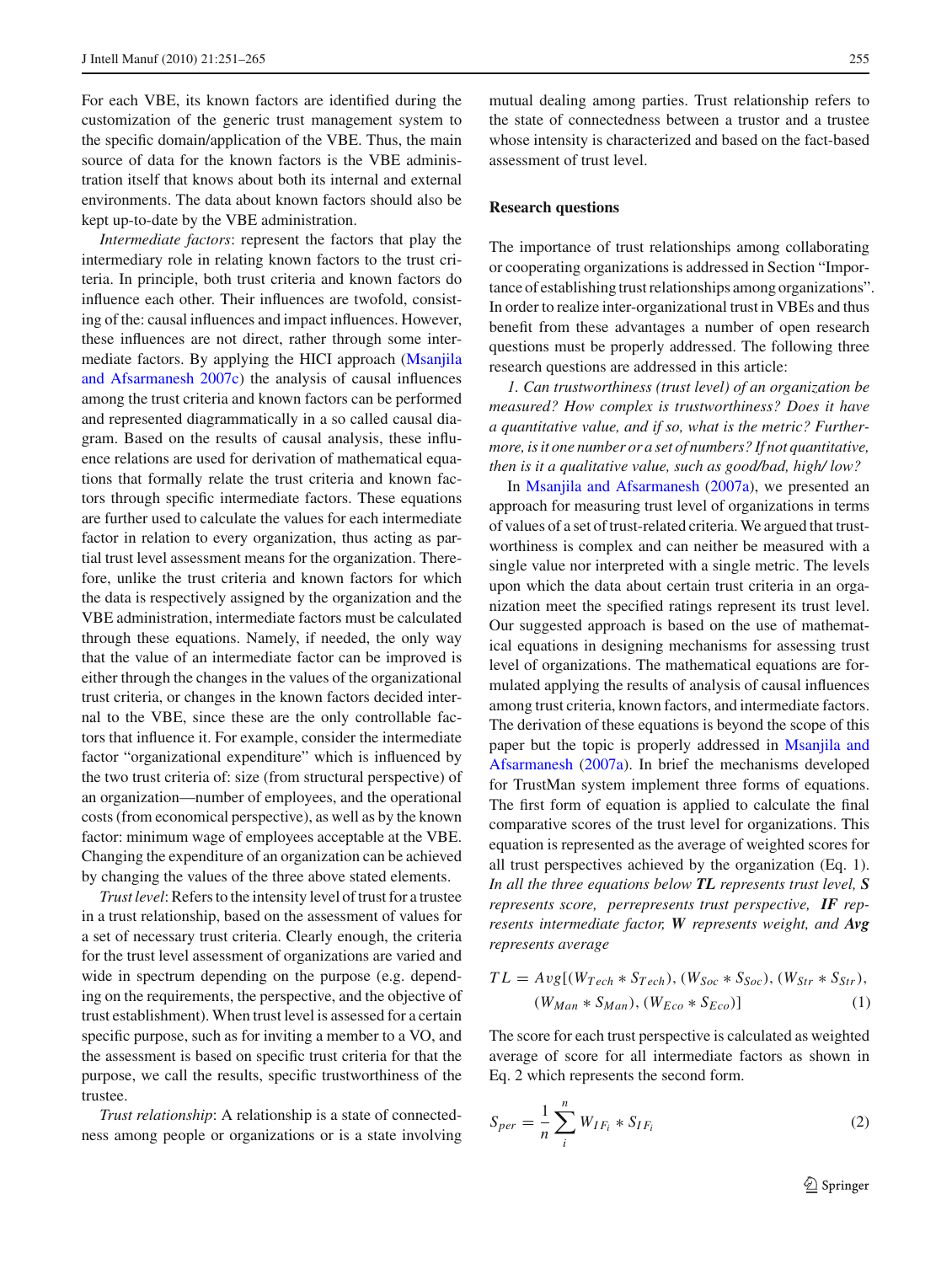The score for intermediate factors is calculated as a function of trust criteria and known factors as shown in Eq. 3 which represents the third form.

$$
S_{IF} = f[trust\_criterion, known\_factors] \quad Where
$$

$$
0 < W_i < 1, and \sum_{\forall i} W_i = 1 \quad (3)
$$

*2. Does every organization have the same objectives and perspectives for establishing trust relationship with others?*

In VBEs, trust must be thoroughly characterized to ease the understanding about the motivations from which organizations prefer to establish trust relationships with others. *Antecedents and importance* of trust relationships among member organizations must also be addressed. This paper addresses this question.

*3. How can establishment of trust among organizations in VBE be achieved and enhanced?*

This paper addresses this question by proposing a framework for establishing and promoting trust relationships among organizations in VBEs.

#### **Establishing trust relationships**

In this section we address the establishment of trust relationships among organizations in VBEs. We first present some existing related approaches.

#### Existing approaches for establishing trust relationship

Several approaches have been used to establish trust relationships between different actors in various types of environments. These approaches have been used for the establishment of trust relationships either between actors in a specific domain (e.g. in health service provision), or between entities in a specific technology (e.g. agent technologies). The following approaches—namely role-based, reputationbased, interaction-based, and risk-based approaches—used here for exemplification are designed to be applied in either a specific environment or to address specific application cases. Thus, they cannot be directly used when establishing trust relationships between organizations. However, they do have some relevance for the approaches needed to establish trust relationships between organizations in VBEs, as addressed below.

#### *Role based approach*

Role-based trust relationships are established in order to facilitate the adoption of responsibilities related to the roles of organizations in collaborative networks. This approach is mainly used for the establishment of trust relationships between systems representing organizations, which use either multi-agent systems or peer-to-peer interactions in Internetbased relationships [\(Huynh et al. 2004\)](#page-14-11). Each peer, node or agent represents a single organization in the dynamic community which interacts through the Internet. The approach was developed as a solution to the trust relationship problems in decentral[ized and dynamic working environments \(](#page-14-12)Field and Hoffner [2003\)](#page-14-12). This approach dictates that an organization cannot take more than one role and that it is trusted only for a specific known role. The approach can be used to create trust in member organizations towards the VBE administrator. Therefore, the VBE administrator is entrusted with the VBE-related administrative tasks.

#### *Reputation based approach*

At the individual level, reputation is an overall quality or character as perceived or judged by people within a community. There are two possible sources of an organization's reputation-related information that is to be accessed when establishing a trust relationship with others. The first is the *Witness reputation,* which refers to the reputation-related information that is collected by the trustor, or the trustor's associated organizations (friends) [\(Huynh et al. 2004](#page-14-11)). In this case, the trustor organization or its associated organizations must observe the necessary character of the trustee organization. In VBEs, where organizations collaborate virtually, the adaptation of this approach is hardly feasible. The second reputation is the *Certified reputation,* which refers to the reputation-related information that is collected by the trustee organizations and made available to the trustor organization. The trustee organization can provide information such as a detailed organization profile to the trustor organization in order to enhance its trust level. The trustee organization can also request its friend/authorized organizations to provide positive information (e.g. accreditation document) to the trustor organization in order to enhance its trust level. The main problem of this approach is that there is high risk of user-biased information, which endangers the success of the resulting trust relationships. The validation of such information is also difficult since, in practice, bad reputations are usually hidden.

#### *Interaction based approach*

In practice, past experiences resulting from direct interactions between organizations enhance the chance of successfully establishing trust relationships. Nevertheless, member organizations sometimes need to collaborate with other entirely unfamiliar VBE member organizations. Consequently, this approach cannot be applied to every case in VBEs.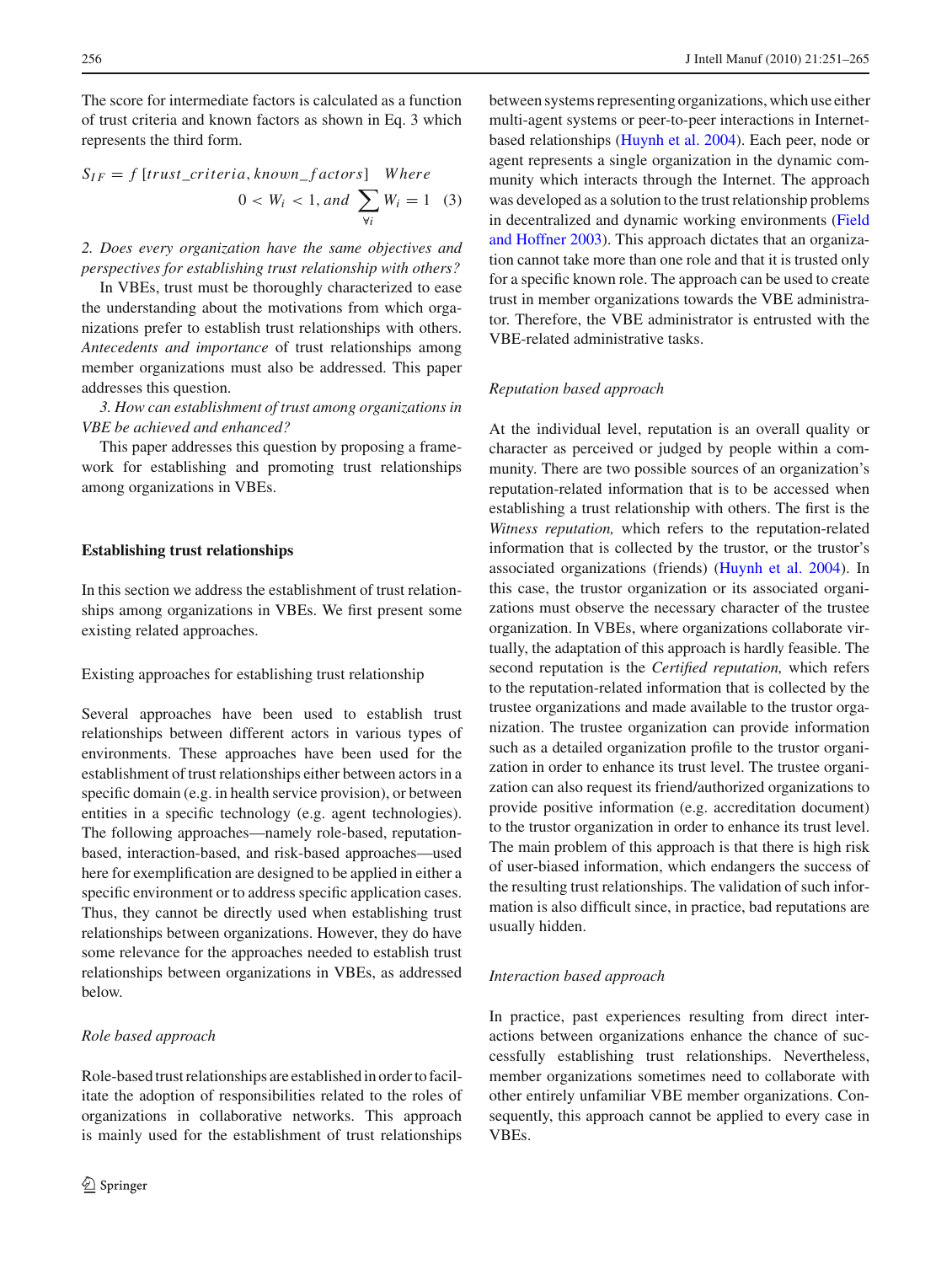#### *Consumer-opinion based approach*

This approach is used to establish trust relationships between customers and suppliers/producers. It is based on the opinions, ranking or comments provided by customers on the quality of the products/services that they purchase/use. While buying/using products/services the customers are typically requested by a website to comment (rank) the quality of the same product/service (e.g. a television or a hotel room, etc.) from a number of producers/providers. The comments (ranks) are then organized in scorecard format by that site. The results from the scorecard are then made available to future customers for smoothing the creation of trust to certain producers/providers. This approach is applicable to online businesses in most cases, which means that proving the data validity might be difficult.

#### *Risk based approach*

This approach focuses on reducing the potential risks that may occur during collaboration. As such, the confidence that organizations have of the limited number of potential risks enables them to trust each other. In practice, however, risks relate to unexpected results and as such are unpredictable. Therefore, it is almost impossible to avoid risks. This is difficult even in VBEs that use virtual collaboration and cooperation as the key approach for collaboration. This topic is further addressed in Section "Risks in VBEs versus trust relationships between organizations".

FETR: A framework to establish trust relationships among organizations in VBEs

A *framework* is a conceptual structure used to approach and solve a complex issue. It is usually used to outline possible courses of action and to provide a preferred approach for each of these actions, in order to achieve an optimal collective outcome. Therefore, frameworks present "re-usable designs and guidelines" that can be applied to assist their users in undertaking certain actions related to the issue of the framework in different cases. Furthermore, frameworks must address all of the actions necessary to accomplish the supported processes and generate the solution.

Consideration for a large number of specific fundamental aspects is necessary when addressing trust between organizations in VBEs. We characterize inter-organizational trust as a multi-objective, multi-perspective, and multi-criteria subject. It is a challenging task to comprehensively cover all of these specific fundamental aspects of inter-organizational trust and thus use them to facilitate the establishment of trust relationships between organizations. A single specialized approach, such as any of those addressed in Section "Existing approaches for establishing trust relationship", cannot adequately cover all of the fundamental aspects of trust that need to be considered while establishing trust relationships between organizations in VBEs. Accordingly, a generic but comprehensive and structured framework must be designed that will support the realization of interorganizational trust relationships in VBEs.

In order to effectively establish trust relationships between organizations in VBEs for different domains and application cases, a framework will be developed that will guide the processes and actions to be taken. We propose a "two phase" *Framework for Establishing Trust Relationships (FETR*) between organizations. The first phase—"relationship characterization and preparation"—consists of three steps: the assessment of organizations' levels of trust, the validation of trust level results, and the presentation and interpretation of trust levels. The second phase,—"launching trust relationship"—consists of one step, namely the creation of trust between organizations. Figure [1](#page-8-0) illustrates the proposed framework. This framework is discussed in further detail below, with a description of each phase and the respective steps.

#### *Phase I: relationship characterization and preparation*

A number of specific steps must be taken in order to characterize the planned relationships and prepare organizations on a number of essential aspects in establishing their goal-oriented trust relationships. This phase constitutes three specific steps that aim to guide both the trustor and trustee organizations when preparing themselves to trust other organizations for the purpose of the intended collaboration. It involves guiding the trustor organization in assessing their respective trustee organizations' levels of trust, validating the achieved trust level assessment results, and interpreting and presenting those results to the trustee organizations. We have characterized this phase into three specific steps: (1) the assessment of organizations' levels of trust, (2) the validation of trust level results, and (3) the presentation of trust level results. These three specific steps constitute Phase I of the FETR framework, as discussed below.

#### Step 1: Assessment of trust level of organizations

An assessment of levels of trust is one of the fundamental steps for establishing trust relationships between organizations. The aim of this step is to ensure that the organizations involved have acceptable trust levels and that their trust levels are correctly balanced. In VBEs, the assessment of organizations' levels of trust is performed for three purposes, namely for ensuring that (1) the trust of a VBE membership applicant meets the minimum trust level acceptable in the VBE (the base trust level); (2) that all of the member organizations conform to the base trust level specified in the VBE;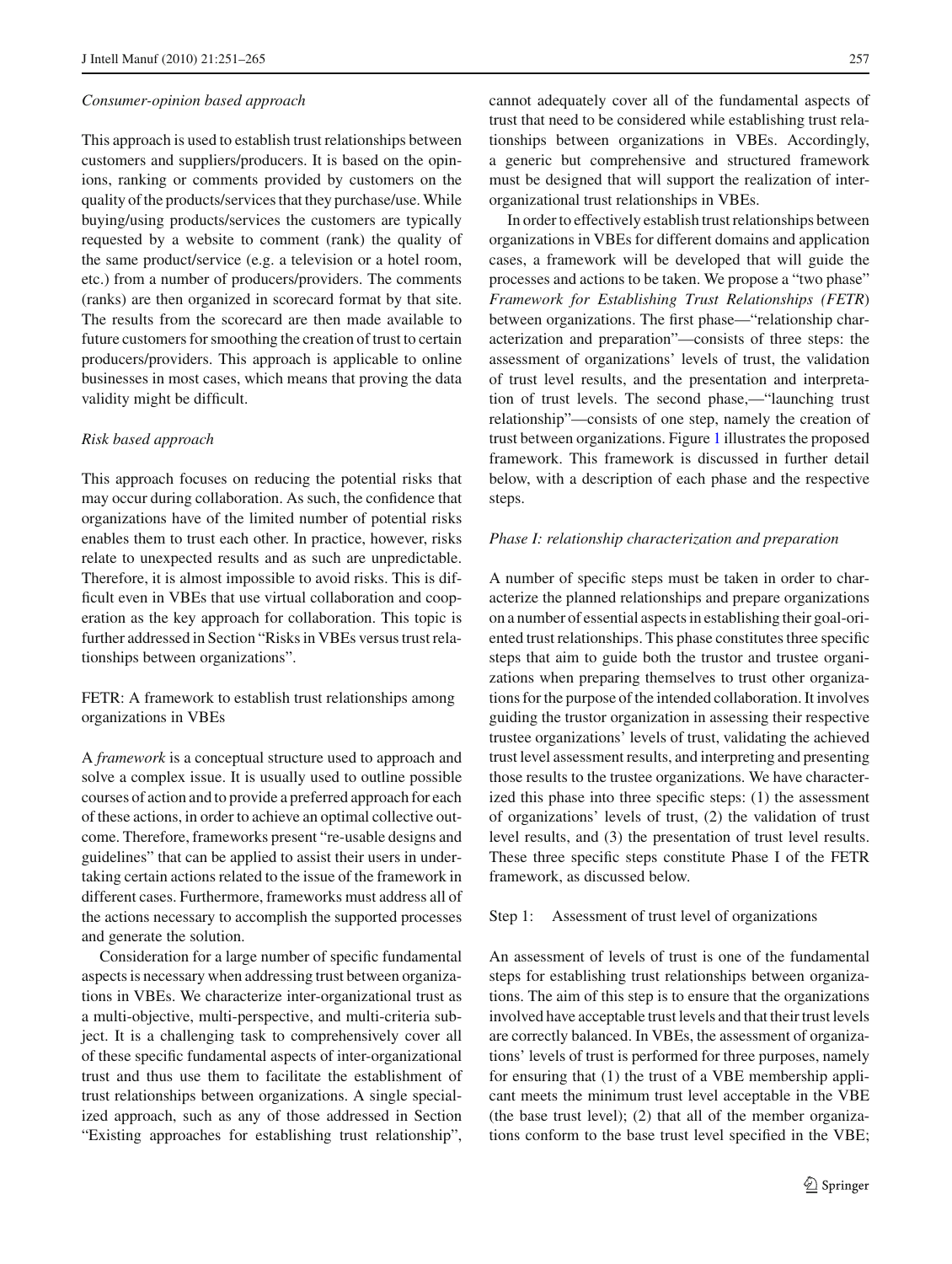

<span id="page-8-0"></span>**Fig. 1** A framework for establishing trust relationships among organizations

and (3) that the specified trustworthiness for an objective is met by all of the [partners involved \(as addressed in](#page-14-6) Msanjila and Afsarmanesh [\(2007a\)](#page-14-6)). Depending on the purpose of the relationship being established, one of these three trust level assessments will be performed.

In our approach for assessing organizations' levels of trust, we suggest the use of multi-criteria. In fact, in the proposed approach, a number of complex and heterogeneous aspects of inter-organizational trust have been characterized, modelled and applied to mechanisms for assessing trust level of organizations. Thus, we have observed that the organizations' levels of trust can neither be measured with a single trust criterion, nor be interpreted with a single metric (as addressed in [Msanjila and Afsarmanesh](#page-14-5) [\(2007c\)](#page-14-5)). Furthermore, organizations' levels of trust are not absolute values that can be applied in every case, rather values that can be used for the purpose of comparison. Trust level comparativeness is valid for a given *rating, the participating organizations,*and*the set of trust criteria preferred by the trustor organization*.

As described in [Msanjila and Afsarmanesh](#page-14-6) [\(2007a\)](#page-14-6), the mechanisms for assessing organizations' levels of trust apply a set of base trust criteria that are preferred by a given VBE environment. These assessment mechanisms are developed with the aid mathematical equations as introduced in section "Research questions". The mathematical equations are formulated using the results of an analysis of causal influences between trust criteria. As such, these equations provide formal representations of the inter-relations (mostly, causal influences) between trust criteria. Therefore, the assessment of organizations' levels of trust can thus be stated as using formal mechanisms. Consequently, the rational (formal) reasoning of the resulting levels of trust is supported through mathematical equations in our approach. The subject of formulating mathematical equations relating the causal influences between tr[ust criteria is addressed in detail in](#page-14-6) Msanjila and Afsarmanesh [\(2007a](#page-14-6)). That paper also discusses the generalization of these equations and the use of such to design mechanisms for assessing organizations' levels of trust. In doing so, we address how the comparative trust level of an organization can be calculated and thus how trustee organizations' levels of trust can be regarded as formal results and supported with certain formal reasoning mechanisms.

However, the processes related to assessing the trust levels of organizations as addressed in our approach are too complex to perform manually. In [Msanjila and Afsarmanesh](#page-15-2) [\(2007e,](#page-15-2) [2008](#page-15-3)) we have presented the specifications of the Trust Management (TrustMan) system, which has been developed as a means to provide services that automate the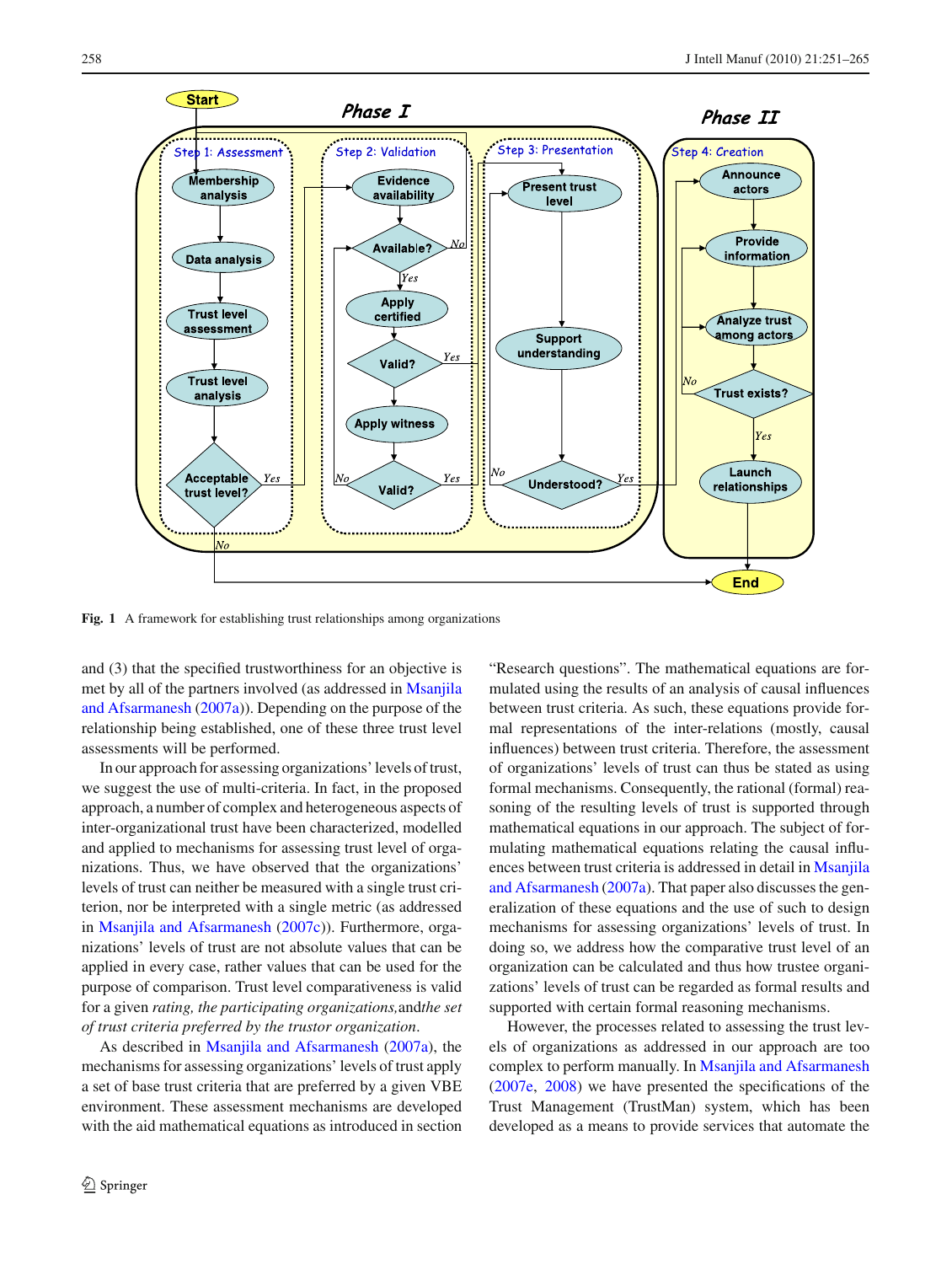processes related to the management of inter-organizational trust within VBEs. The assessment of organizations' levels of trust is one of the fundamental services provided by the TrustMan system. The design and implementation aspects of the TrustMan sy[stem are also further addressed in](#page-15-3) Msanjila and Afsarmanesh [\(2008](#page-15-3)).

#### Step 2: Validations of resulted trust level of organizations

In order to assess organizations' levels of trust, in our approach we propose the use of data relating to the performance of organizations as the fundamental input. The performance data (referred to here as trust-related data) is expressed in ter[ms of values of trust criteria. In](#page-14-5) Msanjila and Afsarmanesh [\(2007c](#page-14-5)) we presented the impact analysis approach, as part of the *HICI approach*, which is used to analyze the relations between trust criteria and organizational performance. In addition to expressing the performance of organizations in terms of values of trust criteria, the sources of the data must be validated.

A priori to assessing levels of trust, the organizational trust-related data is made available to the VBE. Thus, the evidence supporting the validity of the data provided by the organizations is collected in advance and presented to trustor organizations if and when required. Therefore, the trustrelated data used for each organization is validated a priori to confirming the resulting levels of trust. By validating this trust-related data, the resulting organizational trust levels will also be validated. In Section "Types of validity evidences for trust-related data" some sources of evidence are suggested which can assure/support the validity of trust-related data that is made available in the VBE by each organization.

Therefore, "step 2 of phase I" focuses on validating the trust related data applied for the assessment of trust level of each involved organization (Fig. [1\)](#page-8-0). If the validity evidences of data for certain involved organizations are missing or inadequate then its computed trust level is disqualified.

#### Step 3: Presentation and interpretation of trust levels

As previously discussed, our approach for the assessment of trust levels is based on a set of trust criteria that is specified in the VBE. This set of trust criteria depends on the type of trust level assessment, namely either for *"base trust level"* or *"specific trustworthiness*". The set of base trust criteria is selected by the VBE administrator, and the set of specific trust criteria is selected by the each trustor organization. The trust level results are expressed in terms of comparative values of the applied trust criteria. Understanding and interpreting these trust levels accurately in terms of the values of a set of trust criteria, is a complex and difficult task for most decision-makers (such as managers and directors) who are not experts in trust or mathematics.

A priori to helping them understand the resulting trust levels of organizations, these actors must be assisted in their understanding of the base concepts of trust, as perceived in the specific VBE. In [Msanjila and Afsarmanesh](#page-14-4) [\(2007b](#page-14-4)) we presented an ontology-based trust model which can be used to achieve the required level of understanding [\(Msanjila and Afsarmanesh 2007b](#page-14-4)[\). In](#page-14-13) Afsarmanesh and Ermilova [\(2007](#page-14-13)), the authors detail the use of ontology for enhancing the knowledge of actors in VBEs on different aspects, and propose the Ontology Discovery and Management System (ODMS) for this aim. The provision of trustrelated concepts in ontological format is also supported by the ODMS.

Furthermore, trust levels must be presented in a format which is as understandable as possible. However, the assistance of trust experts in specific domains or environments to interpret the levels of trust is helpful to decision makers. In our approach we propose providing support to assist decision-makers and other users in interpreting and representing levels of trust in an understandable format, such as qualitative values. Therefore, we have suggested a qualitative format to represent the comparative trust levels in five ratings, namely strongly less trustworthy, less trustworthy, average trustworthy, more trustworthy, and strongly more trustworthy. Figure [2](#page-10-0) shows the relations among these qualitative trust levels.

As described in section "Research question", mechanisms proposed for assessing trust level of organizations are based on mathematical equations. Thus the resulted values from the computation of the trust level of organizations are numbers which are here referred to as trust level scores. These scores are comparative values ranging between 0 and 5. The VBE administrator decides, during the customization of the TrustMan system, the specific sub-ranges to be represented in terms of qualitative values as indicated by the trust-meter.

#### *Phase II: launching trust relationship*

When trust between the participating organizations is successfully created, trust relationships between them can be initiated. Various approaches used for initiating established trust relationships are in practice, but the most popular one is contracting. At this stage, organizations trust each other and thus guarantee each other, by means of a contract, that they can now start collaborating for the current common goals. The creation of trust and the launch of trust relationships between the participating organizations constitute the main objectives of Phase II, and its single step—the Step 4–as further described below.

There are two kinds of trust relationships that can be established between organizations, namely *short-term trust relationships* and *long-term trust relationships*. Short-term trust relationships are established to facilitate collaborations between organizations that will exist for a relatively short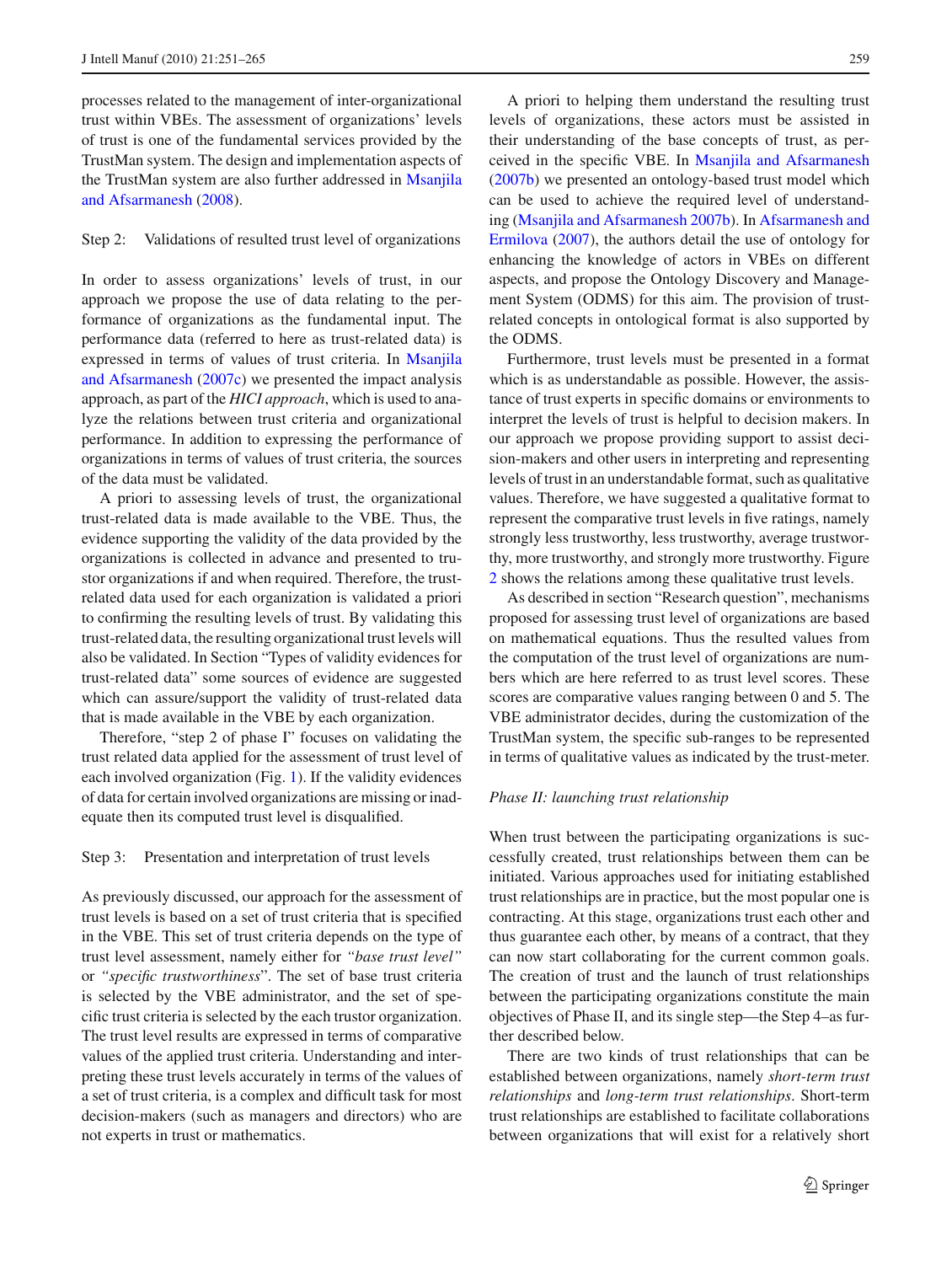<span id="page-10-0"></span>



period of time, e.g. collaborations in VOs. Long-term trust relationships are established to facilitate collaboration between organizations that will exist for a relatively long period of time, e.g. cooperation in VBEs.

## Step 4: Creation of trust among organizations and initiation of their trust relationships

Once the trust level results are validated and confirmed, the organizations with acceptable levels of trust as rated by the trustor can be identified. In order to create trust between the participating organizations, each one must be helped to understand the trustworthiness of other organizations in order to encourage the establishment of trust relationships with them. Consequently, each organization needs sufficient and convincing information to assist its trust and understanding of other organizations. However, the perceptions of trust and thus the preferred trust perspectives may not be uniform and can vary among the participating organizations. The challenging question is which information should be provided to each specific organization to meet both its perception and preference on trust, and how detailed should this information be?

In our approach, the creation of trust of the trustor organization to the trustee organization is based on the performance of the respective trustee organization. Based on its preferred trust perspectives, the trustor organization will be provided with as detailed information as is sufficient to create the required trust. The details of the information provided will also differ according to the following five aspects:

- *Who*: Collaborations among organizations in VBE are characterized as goal-oriented. Thus, the trust relationships that will be established using our suggested framework will also be goal-oriented. Organizations will trust others on the basis of the role that the latter will play a role in helping to achieve the goal of the relationship. For example, in virtual organizations the roles that can be assumed are coordinator and partner. Each role might need different kinds of information to enable the trustor organization to trust the trustee organization with this specific role.
- When: In our proposed approach for assessing levels of trust and creating trust in an organization requires the

application of an organization's past performance data as the fundamental input. The word "past" here represents a subjective nature to the previous time. It is not clear how far into the past the performance data will need to cover to be enough for the trustor organizations. The preferred time of the collection of information and of the provision to the trustor will differ between the trustor organizations and the trustee organizations.

- What: This refers to the content of the information that will be provided to each organization that is participating in the trust relationship. It is not easier to define in advance the specific types and content of information that each organization might need in every trust relationship. The type and content of information will depend on how the respective organization's trust and trust perspective are perceived.
- *How*: The validity of the information will be influenced by both its sources and the applied mechanisms/tools for collection and provision. When the sources of information are highly trustworthy, the value of the information as far as trust is concerned will also be high. Furthermore, the mechanisms used for collecting and providing the information might also influence the decision made by specific trustor organizations on its suitability. Thus, both the sources of information and the mechanisms used to collect and provide this information will influence the decision made by the organizations on its use.
- Why: The information that is provided to specific organizations will also depend on the reason why it is requested. Here, this refers to the main trust objective and related sub-objectives for establishing the trust relationship.

## **Types of validity evidences for trust-related data**

Information made available to a VBE by an organization in order to assess its levels of trust must be supported by difference types of validity evidence. This section addresses evidences that can be used by organizations to assure the validity of their trust-related data.

## Witness evidence

These evidences constitute a certain form of documentation generated by third parties that, even though they provide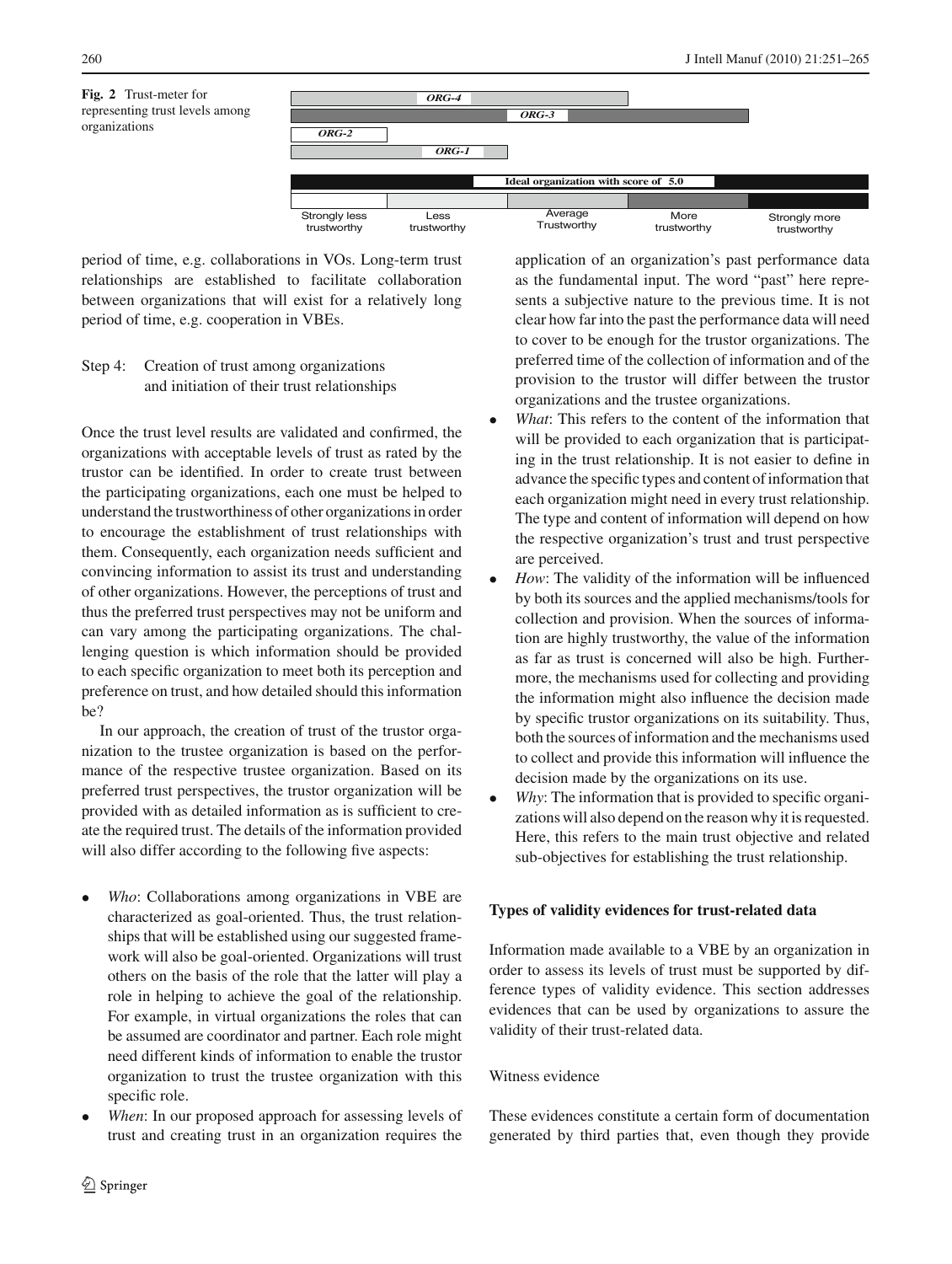some proof of accuracy for their respective information, they cannot be considered as official and authorized proofs. Such witnessed evidences may include information obtained from: (1) Public channels, (e.g. the magazines, newspapers) and (2) Private channels, (e.g. recommendations).

Although these types of evidence are not as strong as the authorized evidence, when authorized evidence is lacking and depending on the source of the evidence, they can provide some assurance of the validity of the provided information. Clearly, the weight of this validity increases if the channels used (the news sources or the person providing the recommendation) are publicly recognized. For example, reputable news media put extra effort into discovering the truth about the story they report, although their report can only focus on certain aspects of the story and it does not guarantee the provision of comprehensive coverage. Similarly, a letter of recommendation from A about B only shows a limited number of B's qualifications, as they are known to party A.

#### Authorized certified evidence

The validity of information in this category is based on welldefined and agreed standards that the information must meet. The validation is usually performed by authorized organizations. In light of the need illustrated in this article for the validation of the trust-related data of organizations, we suggest the following five sources of evidences:

- *Accreditation*: Accreditation is defined as an independent act of granting recognition to an organization, as a proof that the respective organization meets and maintains the specified standards. In the health sector, for example, accreditation is an independent external review process that assesses the quality of healthcare services in order to encourage better performance and assure the public of the quality of the services provided by the organizations [\(Lichiello and Turnock 2002](#page-14-14)). Accreditation standards are traditionally set at what are considered to be the minimum achievable and allowed levels. Accreditation is traditionally practiced for *quality, cost,* and*business processes*.
- *Financial rating:* Financial rating (credit rate) is a published ranking that is based on a detailed financial analysis, which is performed by a credit bureau and which focuses on the financial history of an organization and in particular—its ability to meet payment obligations. VBE member organizations must validate their financial record and have it approved by authorized organizations that are involved in the analysis. Approval is thus sought for aspects including*credit score, in-depth financials, solvency, profitability ratios, bankruptcy prediction, etc.*
- *Patent*: A patent is a set of exclusive rights granted by an authorized party to an organization for a fixed period of time in exchange for the regulated or public disclosure of a certain device, method, process or composition of matter (substance) (known as an invention) which is new, inventive, and industrially applicable. Patents granted for organizations could be used as evidence for performance data.
- *License*: License is an official or legal permission to do or own a specific item. A license can be a document, plate, or tag that is issued as proof of official or legal permission to own something or carry out an activity (i.e. a business license). In legal disciplines, a license is an actual permission to an act in a way that would be otherwise unlawful. The issue of a license with intellectual property rights, such as a copyright or trademark, is proof of permission to use, reproduce, or create an instance of the licensed work. License can also be used to prove the validity information provided by an organization.
- *Certificate and awards*: A certificate is an official document affirming the fact of a certain achievement. For example, a business registration certificate testifies to basic facts regarding the formulation and formal existence of an organization. In computing and in particular computer security and cryptography, the word certificate generally refers to a digital identity certificate, also known as a public key certificate. An award is something given to a person or organization to recognize excellence in a certain field. Such proof can also be used as a means to validate the information provided by an organization.

#### **Promoting trust relationships among organizations**

There are several complications that member organizations might face when cooperating with each other. These complexities can also increase the difficulty of establishing trust relationships between organizations. Among others, these complications include social, economical, technological, and behavioral related complexities. However, once an organization is confident that there are potential benefits related to its involvement in the VBE, there is a high chance of successfully establishing trust relationship with other organizations. Promoting high trust level of organizations will ease the process of establishing their inter-organizational trust relationships. In this article we suggest four approaches for promoting trust level of organizations which in turn enhances the chance involvement or participation in trust relationships:

• *Committed participation in VOs*: Every VO does have requirements such as resources, competencies, etc., that each partner must possess. When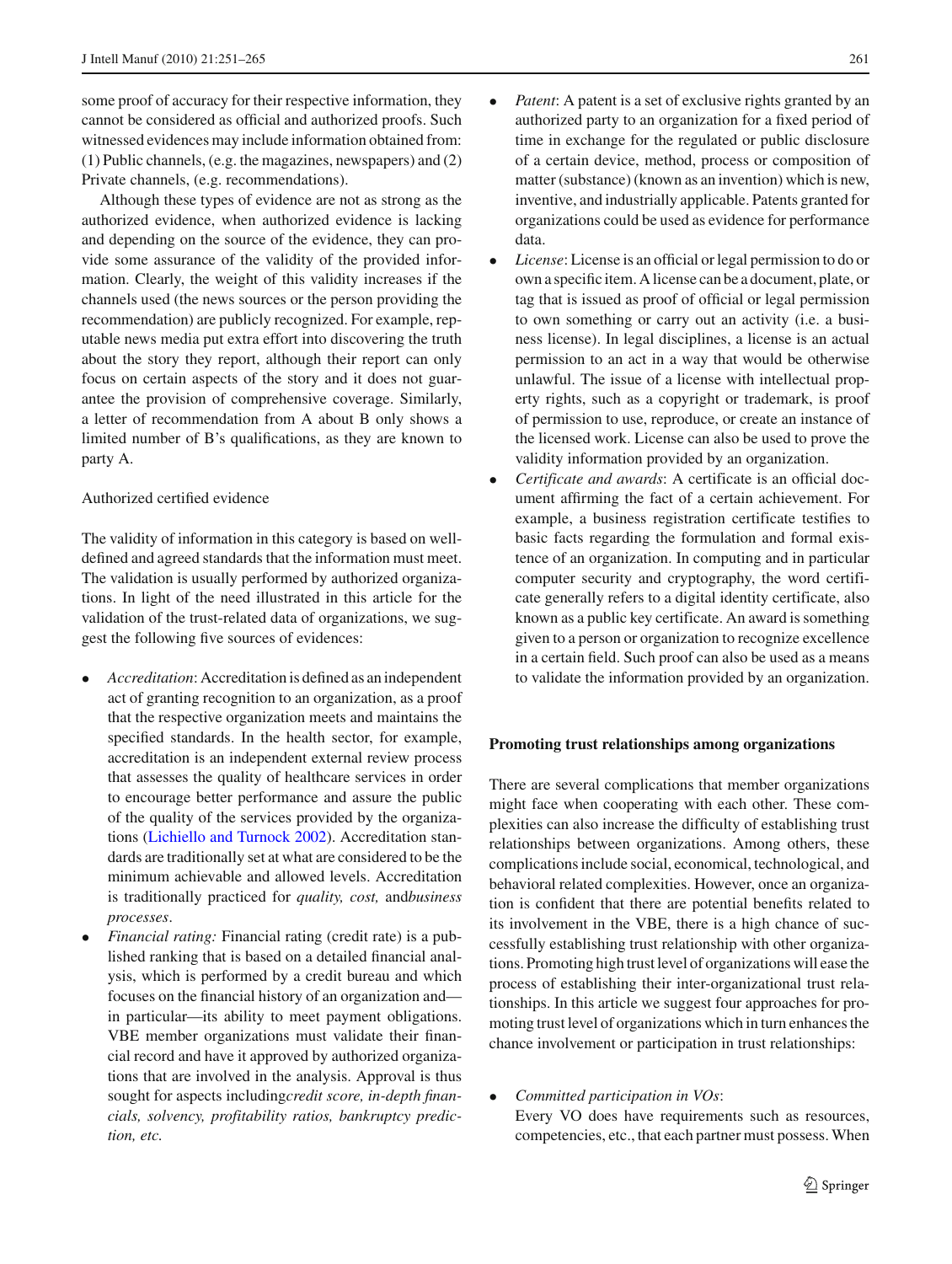an organization manages to participate in many VOs it indicates that it has the capabilities and it meets the required trust level for the collaboration. The participations in VOs enable it to improve its performance records, e.g. by clearing their bad image, if any, which in turn enhances its trust level.

• *Higher level of VBE membership*:

A VBE is managed through the agreed working and operating principles. There are certain rules and requirements therefore that a VBE member organization must meet and comply with in order to receive membership. Three membership levels are [defined in the VBE \(](#page-14-2)Afsarmanesh and Camarinha-Matos [2005\)](#page-14-2), namely fully active, loosely associated, and external level (very loose). The more committed rules are involved, the higher the membership level and the higher the membership level, the higher the level of trust will be. Consequently, organizations must be encouraged to achieve the highest level of membership.

• *A VBE's market performance and branding (market credibility)*:

Branding and marketing carried out by a member organization in external markets not only increases its levels of trust, but also the reputation of the VBE and the opportunities for brokering. Organizations that perform better in the market, (e.g. bring many opportunities to the VBE), have high chances of successfully establishing trust relationships with others.

• *Point accumulation and rewarding*:

This approach requires the development of mechanisms and tools that will assess achievements that in turn form the basis for either awarding points for productivity, or deducing points for failures. The points are accumulated and later used as a means to gain a quick indication of the trustworthiness of organizations.

## **Risks in VBEs versus trust relationships between organizations**

Risk refers to a potential negative impact on an asset or value that may arise from a present process or a future event. Generally, risk is related to potential losses resulting from uncertain transactions. Traditionally, risks are assessed on the basis of the probability of their occurrence. In this section we address potential risks that can arise in VBEs and their possible impacts on inter-organizational trust relationships.

Risks that can occur during cooperation in VBEs

Different types of risks may arise during the process of collaboration between VBE member organizations. Below are seven types of risks that may be addressed in order to reduce the severity of their impact on inter-organizational trust relationships in the VBE.

- *Strategic risks*: Several different strategic risks may be associated with operating in different types of business or industry domains. These include risks arising from acquiring business opportunities, changing customers, changes in customers' demands, changes in operating environments, and emerging innovative results from research and developments. Organizational strategies must be flexible enough to accommodate the changes. Rigid strategies can result in risks, such as the failure of an organization to properly integrate and collaborate with others as a result of unacceptable or outdated strategies [\(Jøsang and Lo Presti 2004\)](#page-14-15).
- *Operational risks*: Operational risks may exist as a result of direct or indirect loss that has been caused by inadequate or failed internal processes, employees, or systems. An organization's failure to achieve the agreed results as a result of internal problems endangers the entire consortium and thus the potential to achieve the common goals. Therefore, operational risks that may arise for both organizations and the consortium must be properly addressed.
- *Legal issues and cross border risks*: These are risks that may exist due to changes of government or local authorities, rules, regulations and laws. Usually business organizations are not involved in proposition of legal issues and thus they have limited influence on their formulations. In a VBE, however, organizations might belong to different legal systems and even from different countries. Changes in legally related issues in a country where some member organizations are located might create risks for their cooperation with others.
- *Compliance risks*: Compliance risks are those associated with the need to comply with laws, regulations or norms. They also apply to the need to act in a manner that is expected by other organizations and customers, for example by avoiding opportunistic behaviour. Since VBEs are not closed border, various standards might exist in different markets. Collaboration between organizations operating with different standards in such markets might face the risk of failure to comply. In some cases these standards might even contradict each other. Compliance risks are also associated with the violation of, or non-conformance with, laws, regulations, norms, and ethical standards. Assuring compliance becomes more difficult to prove with current information and communication technologies (ICTs) and virtual collaborations.
- *Financial risks*: These are the risks associated with the financial aspects of the collaboration. They refer to the chance that an actual investment's return is lower than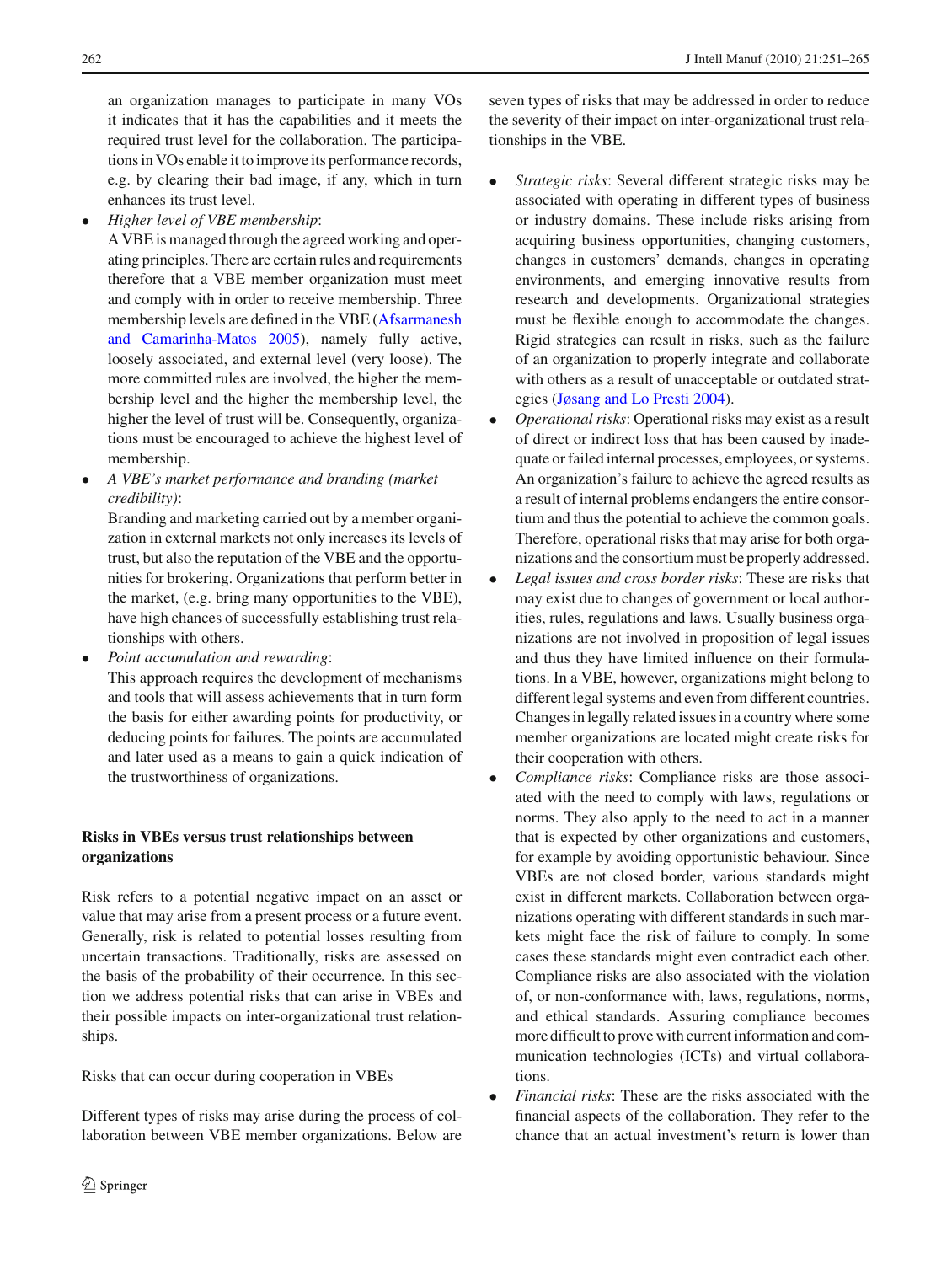expected, which includes the possibility of losing some or all of the original investment due to issues such as failure to pay by customers and opportunism by partners in the collaboration consortium. Financial risks are measured using the returns for a specific investment. There are various types of financial risks relating to areas such as credit, liquidity, transactions, interest rate and foreign exchange.

- *Reputation risks*: Reputation risk is related to an organization's image and instability as a result of negative opinions, either from other member organizations in the VBE, or from the public. These affect an organization's ability to establish new trust relationships with other organizations, or to continue with existing trust relationships. This risk may expose an organization to litigation, financial loss, or loss of customers. Reputation risk exposure must be dealt with throughout the organization, and requires exercising caution in dealing with customers and the community.
- *Technology risks*: Current risks surrounding ICTs, such as network failure, lack of resources and skills, hacking and viruses have the potential of a greater negative impact on an organization than ever before, since collaboration and cooperation are both facilitated by computer networks. Several*risks* exist regarding the collaboration, to which an organization must be prepared to quickly respond. These involve security, privacy, information access, applied technologies complexity related risks, and so on.

Risks avoidance versus commitment to trust relationships

In traditional business investment, it is generally the case that the greater the risk a person takes, the higher the return that he/she will expect to receive, and the less the risk will entail a lower return. Tradeoffs concerning organizations in relation to risks are about the values that will be received or obtained once a specific risk has been accepted. However, cooperation between organizations in VBEs does not provide a direct return value. The economical benefits of cooperation between member organizations include an increase in their chance of acquiring better and more opportunities and involvement in responses to opportunities brokered with others.

In practice, trust and risks are inversely related - when one increases there is a high chance that the other will decrease. Therefore, if risks existing in a certain environment increase, organizations operating in this environment will feel at risk and unable to rely on the collaboration of others. Similarly, if organizations trust each other to a great degree they will feel that risks are unlikely to arise during the course of collaboration.

Considering the style of collaboration in VBEs (i.e. virtual cooperation), organizations may interact with others without knowing them physically, thus enhancing fears about potential risks. A number of risks that can exist in VBEs have been discussed in Section "Risks that can occur during cooperation in VBEs". One strategy that organizations can assume as a means to avoid risks associated with collaboration is either not to commit to trust relationships or to resist establishing such trust relationships by being reluctant in creating trust towards others. Such a strategy can in fact cause problems with respect to sharing resources, knowledge, and competency, as well as exchanging the information that is necessary for facilitating the collaboration.

Cooperation is the most potential style for long-term and strategic co-working among organization. This co-working style among organizations been demonstrated to be suitable for member orga[nizations within VBEs \(](#page-14-2)Afsarmanesh and Camarinha-Matos [2005](#page-14-2)). Trust and trust relationships have proven to be fundamental facilitators that ease cooperation between organizations in VBEs and their collaboration in VOs. A challenging issue for VBE administrators, however, is how to convince organizations to establish and commit to trust relationships despite the existing risks. In the VBE, member organizations are encouraged to trust others in order to smoothen their collaboration through the following strategies:

- Enhancing the sense of togetherness and safe feelings among member organizations in the VBE by promoting the culture of sharing day to day information, useful knowledge, etc., through the common storage and retrieve portal called "bag of assets" [\(Afsarmanesh et al.](#page-14-16) [2008](#page-14-16)).
- Defining and applying a comprehensive set of "working and sharing" principles that can also provides guidelines on how to share any kind of loss among organizations due [to emerged risks during the collaboration \(](#page-15-4)Romero et al. [2008](#page-15-4)).
- Define and encourage use of proper value system in the VBE that will also provide a set of performance indicators for measuring performance of organizations, which in turn provide data to be used as input to the computation of the trust level of organizations.
- Define rewarding strategies, and build reward mechanisms that encourage good behavior and high achievement in collaborative activities.

## **Conclusion**

In this paper we have presented the **FETR**: A **F**ramework for **E**stablishing **T**rust **R**elationships among organizations.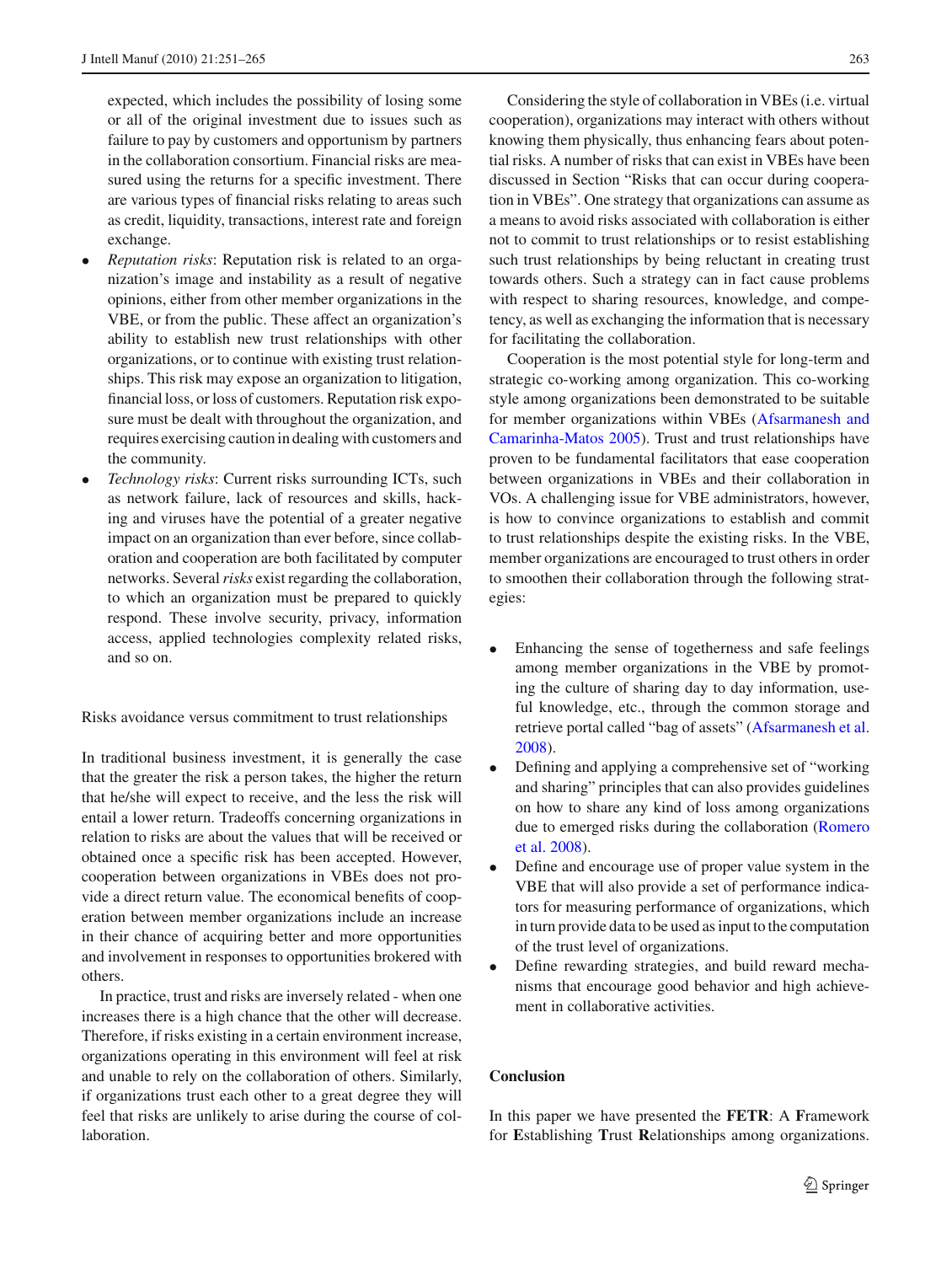The presented framework which constitutes "two phases and four steps" applies four main concepts, namely: assessing trust level of organizations, validating trust levels, support for understanding and presenting trust levels, and creating trust among organizations.

Collaborative Network (CN) is a new discipline and thus a number of its related areas need new and innovative solutions. Trust among organizations in VBEs—a form of CN that acts as the breeding environment for VOs—is one area directly in need of addressing trust issues. For such cluster of organizations the study of related (fact based) inter-organizational trust, its measurement, and the establishment of trust relationships among VBE member organizations is challenging.

FETR framework incorporates the concept of collaboration among organizations. It addresses a number of steps which must be taken while establishing their trust relationships. In fact each step of FETR addresses specific fundamental aspects of inter-organizational trust, which are not properly covered by the traditional approaches.

The FETR framework aims at providing a potential candidate for facilitating the process of establishing trust relationships among organizations. It applies the concept of rational trust, specifically in step 1, which addresses the assessment of trust level of involved organizations. However, in practice, the rational (fact based—objective) trust and the subjective trust (related to reputation of trustee and opinion of others) complement each other. For instance, when the value for a large number of trust related criteria for an organization needed for the computation of its rational trust level is missing, incomplete or not up-to-date the subjective approach to trust can be applied to cover the missing elements. Thus the interlinking between the two aspects must be addressed to enhance the applicability of FETR framework for all potential cases. This is an open research challenge to be reported in our future publications.

In this paper we have addressed specifically the subject of "*establishment of trust relationships among organizations*". We have also presented the antecedents and importance of trust relationships among organizations involved in CNs. The fundamental validity evidences of the information needed for assessing the trust level of organizations, which in turn constitutes the base for establishment of trust relationships, are presented. Moreover, risks that can emerge during the collaboration as well as during the operation stage of the VBEs are also addressed.

**Acknowledgements** This work was supported in part by the ECOLEAD project funded by the European Commission. The authors thank for contributions from partners in the ECOLEAD consortium.

**Open Access** This article is distributed under the terms of the Creative Commons Attribution Noncommercial License which permits any noncommercial use, distribution, and reproduction in any medium, provided the original author(s) and source are credited.

#### **References**

- <span id="page-14-2"></span>Afsarmanesh, H., & Camarinha-Matos, L. (2005). A framework for management of virtual organization breeding environments. In *Collaborative Networks and their Breeding Environments* (pp. 35– 49). Springer.
- <span id="page-14-13"></span>Afsarmanesh, H., & Ermilova, E. (2007). Ontology management for VO breeding environments. In *Proceedings of 9th International Conference on the Modern Information Technology in the Innovation Processes of the Industrial Enterprises*. Italy, pp. 124– 137.
- <span id="page-14-16"></span>Afsarmanesh, H., Msanjila, S. S., Ermilova, E., Wiesner, S., Woelfel, W., & Seifert, M. (2008). VBE management system. In *Methods and tools for collaborative networked organizations* (pp. 119–154). New York: Springer. ISBN: 978-0-387-79423-5.
- <span id="page-14-1"></span>Camarinha-Matos, L., & Afsarmanesh, H. (2006). Collaborative Networks: Value creation in a knowledge society. In *Knowledge enterprise: Intelligent strategies in product design, manufacturing and management. Proceedings of PROLAMAT 2006, IFIP Int. Conf. On Knowledge Enterprise - New Challenges* (pp. 26–40). Springer, Shanghai, China, Jun 2006. Springer.
- <span id="page-14-10"></span>Cosimano, T. F. (2004). Financial institutions and trustworthy behavior in business transactions. *Journal of Business Ethics, 52*, 179–188. doi[:10.1023/B:BUSI.0000035919.45227.c3.](http://dx.doi.org/10.1023/B:BUSI.0000035919.45227.c3)
- <span id="page-14-0"></span>Gambetta, D. (1988). *Trust: Making and breaking cooperative relations*. Basil Blackwell.
- <span id="page-14-8"></span>Grandison, T., & Sloman, M. (2000). A survey of trust in Internet applications. In *IEEE communications survey and tutorials*. Fourth quarter, pp. 2–16.
- <span id="page-14-12"></span>Field, S., & Hoffner, Y. (2003). Web services and matchmaking. *International Journal of Networking and Virtual Organizations, 2*(1), 16– 32.
- <span id="page-14-11"></span>Huynh, D., Jennings, N. R., & Shadbolt, N. R. (2004). Developing an integrated trust and reputation model for open maulit-agent system. In *Proceedings of 7th workshop on Trust, Privacy, Deception and Fraud in Agent Societies* (pp. 65–74). USA.
- <span id="page-14-15"></span>Jøsang, A., & Lo Presti, S. (2004). Analysing the relationship between risk and trust. In *Proceedings of Trust Management Second International Conference* (pp. 135–145). Oxford, UK.
- <span id="page-14-14"></span>Lichiello, P. & Turnock B. J. (2002). *Guidebook for Performance measurement*. Turning point - Collaboration for a new century in public health.
- <span id="page-14-7"></span>Mayer, R. C., Davis, J. H., Schoorman, F. D. (1995). An integrated model of organizational trust. *Academy of Management Review, 20*(3), 709–734. doi[:10.2307/258792.](http://dx.doi.org/10.2307/258792)
- <span id="page-14-9"></span>Morgan, R. M., & Hunt, A. D. (1994). The commitment-trust theory of relationship marketing. *Journal of Marketing, 58*(3), 20–38. doi[:10.](http://dx.doi.org/10.2307/1252308) [2307/1252308.](http://dx.doi.org/10.2307/1252308)
- <span id="page-14-6"></span>Msanjila, S. S., & Afsarmanesh, H. (2007a). Trust Analysis and Assessment in Virtual Organizations Breeding Environments. *International Journal of Production Research, 46*(5), 1253–1295. ISSN: 0020- 7543.
- <span id="page-14-4"></span>Msanjila, S. S., & Afsarmanesh, H. (2007b). Modeling Trust Relationships in Collaborative Networked Organizations. *International Journal of Technology Transfer and Commercialisation, Inderscience, 6*(1), 40–55. ISSN (Print): 1470–6075.
- <span id="page-14-5"></span>Msanjila, S. S., & Afsarmanesh, H. (2007c). HICI: An approach for identifying trust elements—The case of technological perspective in VBEs. In *Proceeding of International Conference on vailability, Reliability and Security (ARES-2007)* (pp. 757–764). Vienna. April.
- <span id="page-14-3"></span>Msanjila, S. S., & Afsarmanesh, H. (2007d). Towards establishing trust relationships among organizations in VBEs. In *Establishing foundation of collaborative networks - Proceedings of PRO-VE 2007, IFIP* (Vol. 225, pp. 3–14). Springer.